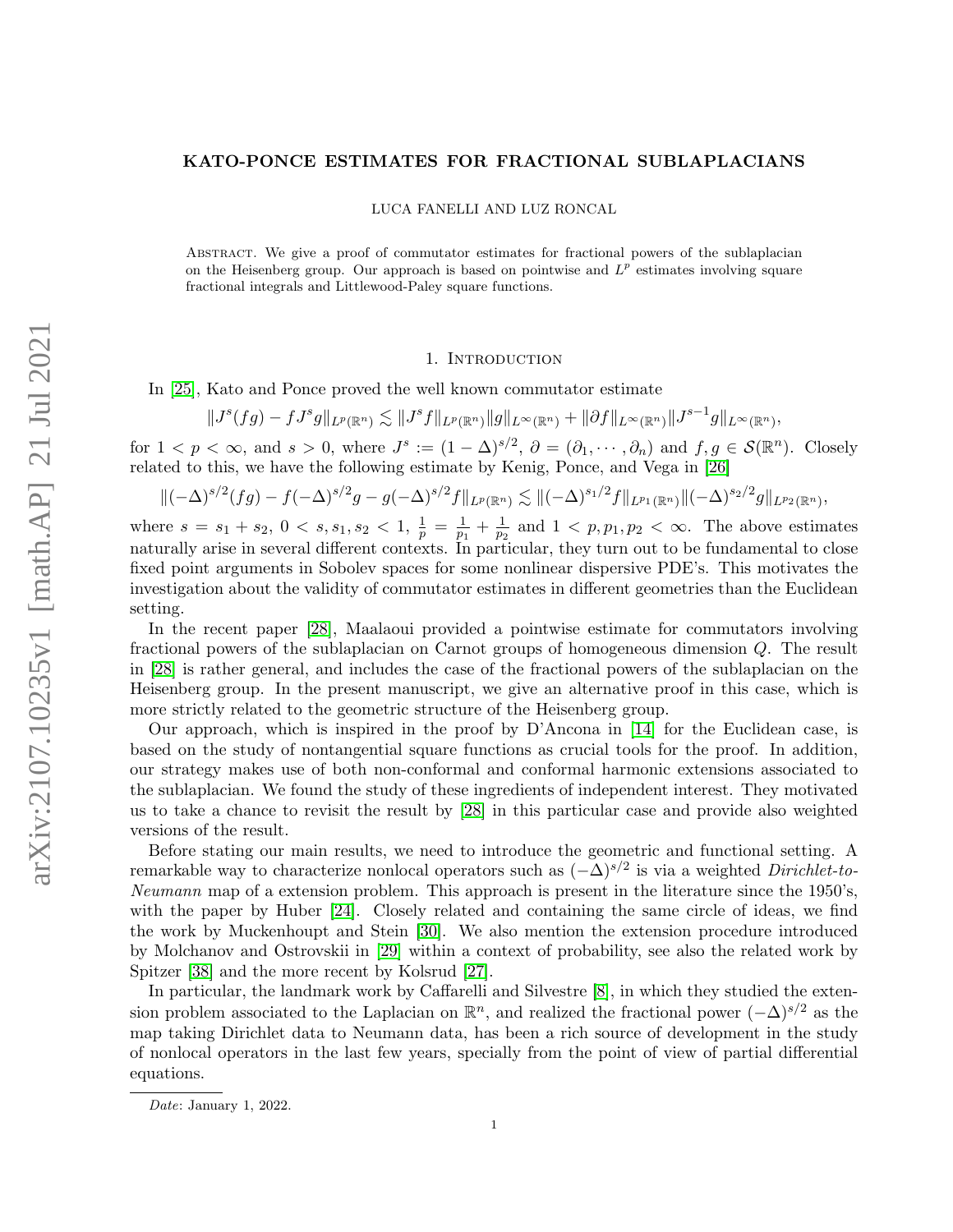## 2 L. FANELLI, L. RONCAL

Fractional powers of Laplacians also occur naturally in conformal geometry and scattering theory. Chang-González [\[9\]](#page-16-3) showed that the fractional order Paneitz operators  $P_{\gamma}$  arising in the work of Graham and Zworski [\[22\]](#page-16-4) in conformal geometry coincide with  $(-\Delta)^{s/2}$  when the conformally compact Einstein manifold is taken to be the hyperbolic space. Later, Frank et al. [\[19\]](#page-16-5) studied the extension problem associated to the sublaplacian  $\mathcal L$  on the Heisenberg group  $\mathbb H^n$ . Unlike the case of  $\mathbb{R}^n$ , where  $(-\Delta)^{s/2}$  are conformally invariant, in the context of Heisenberg groups  $\mathcal{L}^s$ , defined as the map taking Dirichlet to Neumann data in [\(2\)](#page-1-0) below, are not. Hence, conformally invariant fractional powers of the sublaplacian, denoted by  $\mathcal{L}_s$ , are more relevant from a geometrical point of view than the pure fractional powers  $\mathcal{L}^s$ , see [\[3,](#page-16-6) [7,](#page-16-7) [15\]](#page-16-8).

Let  $\mathbb{H}^n := \mathbb{C}^n \times \mathbb{R}$  denote the  $(2n + 1)$  dimensional Heisenberg group (see Section [2](#page-3-0) for a brief review of the group structure). For  $s > 0$ , given a function  $f \in C_0^{\infty}(\mathbb{H}^n \times \mathbb{R}^+)$ , the extension problem for  $\mathcal{L}^s$  consists of finding  $U \in C_0^{\infty}(\mathbb{H}^n \times \mathbb{R}^+)$  such that

<span id="page-1-1"></span>(1) 
$$
\begin{cases} \left(\partial_{\rho\rho} + \frac{1-2s}{\rho}\partial_{\rho} - \mathcal{L}\right)U((z,t),\rho) = 0 & ((z,t),\rho) \in \mathbb{H}^{n} \times \mathbb{R}^{+}, \\ U((z,t),0) = g(z,t), & (z,t) \in \mathbb{H}^{n}. \end{cases}
$$

The extension problem for general second order partial differential operators has been studied by Stinga-Torrea [\[41\]](#page-17-7). The sublaplacian on  $\mathbb{H}^n$  lies within this general theory and then it is shown that

(2) 
$$
\mathcal{L}^s g = c_s \lim_{\rho \to 0} \rho^{1-2s} \partial_\rho U.
$$

We mention that when we consider  $-\Delta$  and  $\mathbb{R}^n$  instead of  $\mathcal L$  and  $\mathbb{H}^n$ , then we are dealing with the extension problem for  $(-\Delta)^s$  in [\[8\]](#page-16-2).

For  $s > 0$ , the extension problem for the sublaplacian  $\mathcal{L}_s$  on  $\mathbb{H}^n$  consists of finding  $U \in C_0^{\infty}(\mathbb{H}^n \times$  $\mathbb{R}^+$ ) such that

<span id="page-1-2"></span>(3) 
$$
\begin{cases} \left(\partial_{\rho\rho} + \frac{1-2s}{\rho}\partial_{\rho} + \frac{1}{4}\rho^2\partial_{tt} - \mathcal{L}\right)U((z,t),\rho) = 0 & ((z,t),\rho) \in \mathbb{H}^n \times \mathbb{R}^+,\\ U((z,t),0) = f(z,t), & (z,t) \in \mathbb{H}^n. \end{cases}
$$

Note that the latter extension problem is different from the problem [\(1\)](#page-1-1) due to the appearance of the extra term  $\frac{1}{4}\rho^2\partial_t^2$ . Indeed, if we consider  $\mathbb{H}^n$  as the boundary of the Siegel's upper half space  $\Omega_{n+1}$ , then the extension problem [\(3\)](#page-1-2) occurs naturally. Using this connection, Frank et al. [\[19\]](#page-16-5) showed that for  $f \in C_0^{\infty}(\mathbb{H}^n)$  there is a unique solution of the above equation which satisfies

<span id="page-1-0"></span>
$$
\mathcal{L}_s f = c_s \lim_{\rho \to 0} \rho^{1-2s} \partial_{\rho} U.
$$

We have defined the conformally and non conformally invariant fractional powers  $\mathcal{L}_s$  and  $\mathcal{L}^s$ , respectively, via the corresponding extension problems. Other equivalent definitions are available and moreover it can be checked, see Subsection [2.4,](#page-6-0) that the operators  $\mathcal{L}_s$  and  $\mathcal{L}^s$  are equivalent in  $L^p(\mathbb{H}^n)$ , i.e., there exist  $c, C > 0$  such that

$$
c\|\mathcal{L}^s f\|_{L^p}\leq \|\mathcal{L}_s f\|_{L^p}\leq C\|\mathcal{L}^s f\|_{L^p},\qquad 1
$$

Our main result is the following.

<span id="page-1-3"></span>**Theorem 1.1.** Let  $n \geq 1$ . Assume that  $s, s_1, s_2$  and  $p, p_1, p_2$  satisfy

<span id="page-1-5"></span><span id="page-1-4"></span>
$$
s = s_1 + s_2
$$
,  $s_j \in (0, 1/4)$ ,  $\frac{1}{p} = \frac{1}{p_1} + \frac{1}{p_2}$ ,  $\frac{2Q}{Q + 2s_j} < p_j < \infty$ .

Then for all  $u, v \in \mathcal{S}(\mathbb{H}^n)$  we have

(4) 
$$
\|\mathcal{L}_s(uv) - u\mathcal{L}_s v - v\mathcal{L}_s u\|_{L^p} \lesssim \|\mathcal{L}_{s_1} u\|_{L^{p_1}} \|\mathcal{L}_{s_2} v\|_{L^{p_2}}
$$

and

(5) 
$$
\|\mathcal{L}^s(uv) - u\mathcal{L}^s v - v\mathcal{L}^s u\|_{L^p} \lesssim \|\mathcal{L}^{s_1}u\|_{L^{p_1}}\|\mathcal{L}^{s_2}v\|_{L^{p_2}}.
$$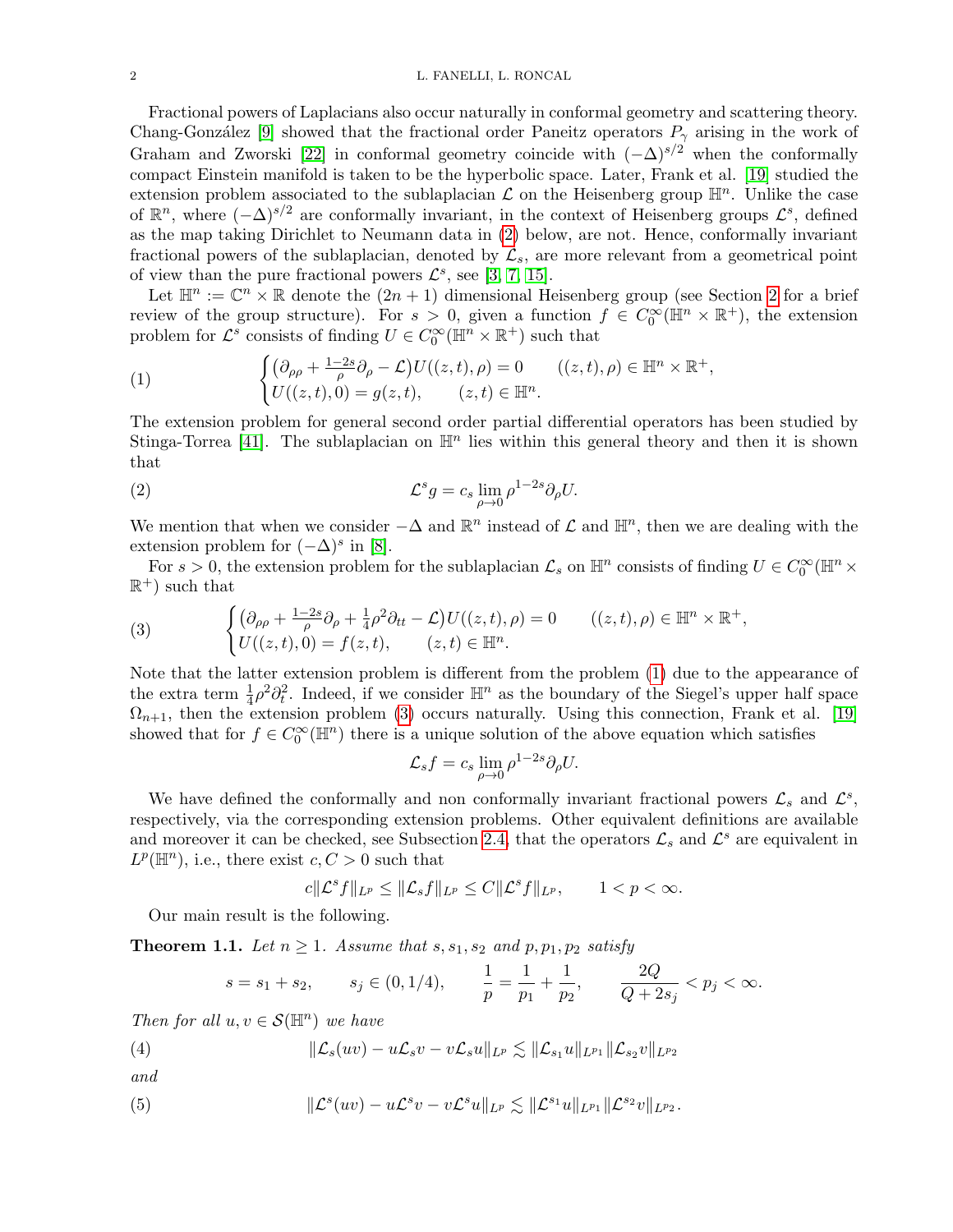Moreover, for  $w_j \in A_{q_j}$ , where  $1 < q_j = p_j \left(\frac{1}{2} + \frac{s_j}{Q}\right)$  $\frac{s_j}{Q}\big),$ 

<span id="page-2-1"></span>(6) 
$$
\|\mathcal{L}_{s}(uv)-u\mathcal{L}_{s}v-v\mathcal{L}_{s}u\|_{L^{p}(w_{1}^{p/p_{1}}w_{2}^{p/p_{2}})} \lesssim \|\mathcal{L}_{s_{1}}u\|_{L^{p_{1}}(w_{1})}\|\mathcal{L}_{s_{2}}v\|_{L^{p_{2}}(w_{2})}
$$

and

<span id="page-2-2"></span>(7) 
$$
\|\mathcal{L}^{s}(uv) - u\mathcal{L}^{s}v - v\mathcal{L}^{s}u\|_{L^{p}(w_{1}^{p/p_{1}}w_{2}^{p/p_{2}})} \lesssim \|\mathcal{L}^{s_{1}}u\|_{L^{p_{1}}(w_{1})}\|\mathcal{L}^{s_{2}}v\|_{L^{p_{2}}(w_{2})}.
$$

**Remark 1.2.** We notice that Theorem [1.1](#page-1-3) is providing weighted versions of the Kato-Ponce inequalities for fractional sublaplacians in the Heisenberg group, which were missing in [\[28\]](#page-17-2).

We will follow the ideas in [\[14\]](#page-16-0), which in turn are inspired by [\[40,](#page-17-8) Chapter V,  $\S6.12$ ]. The proof of our theorem will use analogue tools as the ones utilized in the Euclidean case. Nevertheless, in the Heisenberg group, such tools will be sometimes not explicitly available and we will have to work them out. We define the *square fractional integral* as

$$
\mathcal{D}_s u(x) := \Big( \int_{\mathbb{H}^n} \frac{|u(xy^{-1}) - u(x)|^2}{|y|^{Q+4s}} \, dy \Big)^{1/2}, \quad 0 < s < 1/2, \quad x \in \mathbb{H}^n,
$$

where  $xy^{-1}$  is the right translation by  $y^{-1}$  on the Heisenberg group, see Subsection [2.1,](#page-3-1) and  $Q =$  $2n + 2$  is the *homogeneous dimension* of  $\mathbb{H}^n$ . One of the crucial steps in the proof is a pointwise estimate for the square fractional integrals  $\mathcal{D}_s$  by the so-called  $g^*_{\lambda}$ -function, defined in terms of the Poisson semigroup associated to the non-conformally invariant harmonic extension, i.e., to the problem [\(1\)](#page-1-1) for  $s = 1/2$ . Let  $X_1, \ldots, X_n, Y_1, \ldots, Y_n, T$ , be basis for the Lie algebra of left-invariant vector fields on  $\mathbb{H}^n$  (see Subsection [2.3\)](#page-5-0). Let

$$
\nabla=(X_1,\ldots,X_n,Y_1,\ldots,Y_n,\partial_\rho),
$$

we define the Littlewood nontangential square function  $g^*_{\lambda}$  as

$$
g^*_\lambda(u)(x) := \Big(\int_0^\infty \int_{\mathbb H^n} \Big(\frac{\rho}{\rho + |y|}\Big)^{\lambda Q} \rho^{1-Q} |\nabla U(xy^{-1}, \rho)|^2 dy \, d\rho \Big)^{1/2}, \quad x \in \mathbb H^n,
$$

where  $U(x, \rho)$  is the non-conformal harmonic extension of  $u(x)$  in the upper half space. We will prove the following.

<span id="page-2-0"></span>**Theorem 1.3.** Let  $n \geq 1$ ,  $0 < s < 1/2$  and  $\lambda < 1 + \frac{2s}{Q}$ . Then

$$
\mathcal{D}_s u(x) \leq \Lambda(n, s) g^*_{\lambda}(\mathcal{L}^s u)(x)
$$

uniformly on  $u \in \mathcal{S}(\mathbb{H}^n)$  and  $x \in \mathbb{H}^n$ , where  $\Lambda(n, s) > 0$  is a constant depending only on n and s.

Structure of the paper. We start gathering some well known facts about the Heisenberg group and fractional powers of the sublaplacian in Section [2.](#page-3-0) In Section [3](#page-7-0) we provide some technical results that will be needed to prove the main results. In particular, mapping properties for the square function and the nontangential square function are shown, and a mean value theorem for subharmonic functions on  $\mathbb{H}^n \times \mathbb{R}^+$  is stated. Finally, the proofs of Theorems [1.3](#page-2-0) and [1.1](#page-1-3) are presented, respectively, in Sections [4](#page-12-0) and [5.](#page-15-0)

Acknowledgements. L. R. was partially supported by the Basque Government through the BERC 2018-2021 program, by the Spanish Ministry of Economy and Competitiveness through BCAM Severo Ochoa excellence accreditation SEV-2017-2018 and through project PID2020-113156GB-I00, by the project RYC2018-025477-I, and by Ikerbasque.

The authors whish to thank Adriano Pisante for addressing us some useful references about the mean value property related to hypoelliptic operators on Carnot groups, and Sundaram Thangavelu for helpful clarifications.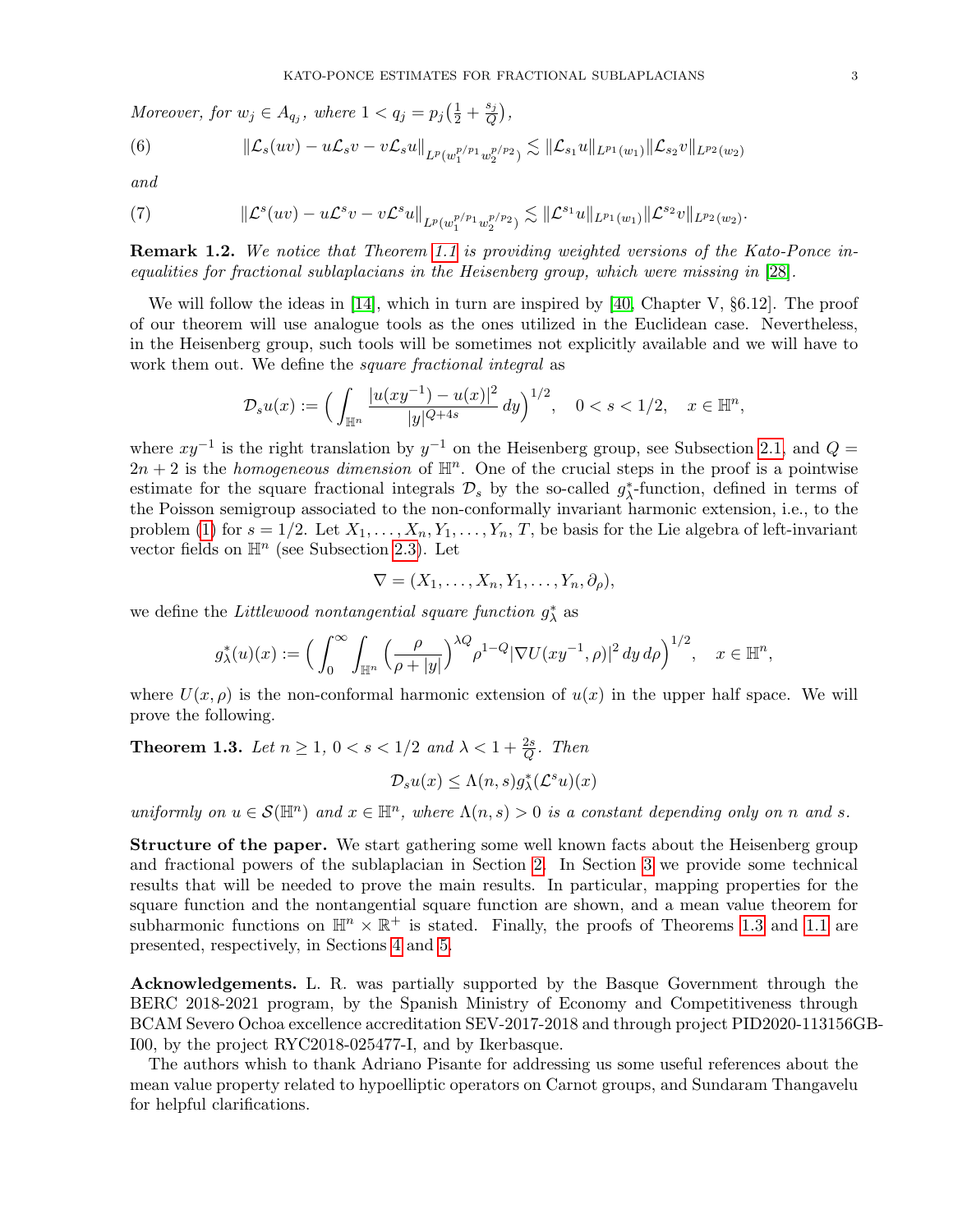## 2. The Heisenberg group and fractional powers of the sublaplacian

<span id="page-3-0"></span>Let us first introduce some definitions and set up notations concerning the Heisenberg group. We refer the reader to the book of G. B. Folland [\[18\]](#page-16-9), although we closely follow the notations used in [\[42\]](#page-17-9). We also warn the reader that our notation and certain definitions may be slightly different from those used by others.

<span id="page-3-1"></span>2.1. Fourier transform on the Heisenberg group. Let  $\mathbb{H}^n = \mathbb{C}^n \times \mathbb{R}$  be the  $(2n+1)$  dimensional Heisenberg group, which is the nilpotent Lie group of step two whose underlying manifold is  $\mathbb{R}^{2n+1}$ equipped with the group law

<span id="page-3-2"></span>
$$
(z,t)(z',t') = \left(z + z', t + t' + \frac{1}{2}\operatorname{Im} z \cdot \overline{z'}\right),\,
$$

where  $z, z' \in \mathbb{C}^n$  and  $t, t' \in \mathbb{R}$ . Identifying  $\mathbb{H}^n$  with  $\mathbb{R}^{2n+1}$  and considering coordinates  $(x, u, t)$  we can write the group law as

(8) 
$$
(x, y, t)(x', y', t') = \left(x + x', y + y', t + t' + \frac{1}{2}(x \cdot y' - x' \cdot y)\right),
$$

where  $x, x', y, y' \in \mathbb{R}^n$  and  $t, t' \in \mathbb{R}$ . Note that  $\text{Im}\left( (x+iy) \cdot (x'-iy') \right) = y \cdot x' - y' \cdot x = [(x, y)(x', y')]$ is the symplectic form on  $\mathbb{R}^{2n}$ .

For each  $\lambda \in \mathbb{R}^* = \mathbb{R} \setminus \{0\}$ , we have an irreducible unitary representation  $\pi_{\lambda}$  of  $\mathbb{H}^n$  realized on  $L^2(\mathbb{R}^n)$ . The action of  $\pi_\lambda(z,t)$  on  $L^2(\mathbb{R}^n)$  is explicitly given by

$$
\pi_{\lambda}(z,t)\varphi(\xi) = e^{i\lambda t}e^{i(x\cdot\xi + \frac{1}{2}x\cdot y)}\varphi(\xi + y)
$$

where  $\varphi \in L^2(\mathbb{R}^n)$  and  $z = x + iy$ . By a theorem of Stone and Von Neumann, any irreducible unitary representation of  $\mathbb{H}^n$  which acts as  $e^{i\lambda t}$  Id at the center of the Heisenberg group is unitarily equivalent to  $\pi_{\lambda}$ . In view of this, there are representations of  $\mathbb{H}^n$  which are realized on the Fock spaces and equivalent to  $\pi_{\lambda}$ . We will not use these representations and refer the reader to [\[18\]](#page-16-9) for details.

The group Fourier transform of a function  $f \in L^1(\mathbb{H}^n)$  is the operator-valued function defined, for each  $\lambda \in \mathbb{R}^*$ , by

$$
\widehat{f}(\lambda) := \pi_{\lambda}(f) = \int_{\mathbb{H}^n} f(z, w) \pi_{\lambda}(z, w) dz dw.
$$

With an abuse of language, we will call the group Fourier transform just the Fourier transform. Observe that for each  $\lambda$ ,  $\widehat{f}(\lambda)$  is an operator acting on  $L^2(\mathbb{R}^n)$ . When  $f \in L^1 \cap L^2(\mathbb{H}^n)$ , it can be shown that  $\hat{f}(\lambda)$  is a Hilbert-Schmidt operator and the Plancherel theorem holds

(9) 
$$
\int_{\mathbb{H}^n} |f(z,t)|^2 dz dt = \frac{2^{n-1}}{\pi^{n+1}} \int_{-\infty}^{\infty} ||\widehat{f}(\lambda)||_{\text{HS}}^2 |\lambda|^n d\lambda,
$$

where  $\|\cdot\|_{\text{HS}}$  is the Hilbert-Schmidt norm given by  $||T||_{\text{HS}}^2 = \text{tr}(T^*T)$ , for T a bounded operator, being  $T^*$  the adjoint operator of T. By polarizing the Plancherel identity we get the Parseval formula

<span id="page-3-3"></span>
$$
\int_{\mathbb{H}^n} f(z,t)\overline{g(z,t)}dzdt = \frac{2^{n-1}}{\pi^{n+1}}\int_{-\infty}^{\infty} \text{tr}(\widehat{f}(\lambda)\widehat{g}(\lambda)^*)|\lambda|^n d\lambda.
$$

Let  $f^{\lambda}$  stand for the inverse Fourier transform of f in the central variable t

<span id="page-3-4"></span>
$$
f^{\lambda}(z) = \int_{-\infty}^{\infty} f(z, t) e^{i\lambda t} dt.
$$

By taking the Euclidean Fourier transform of  $f^{\lambda}(z)$  in the variable  $\lambda$ , we obtain

(10) 
$$
f(z,t) = \frac{1}{2\pi} \int_{-\infty}^{\infty} e^{-i\lambda t} f^{\lambda}(z) d\lambda.
$$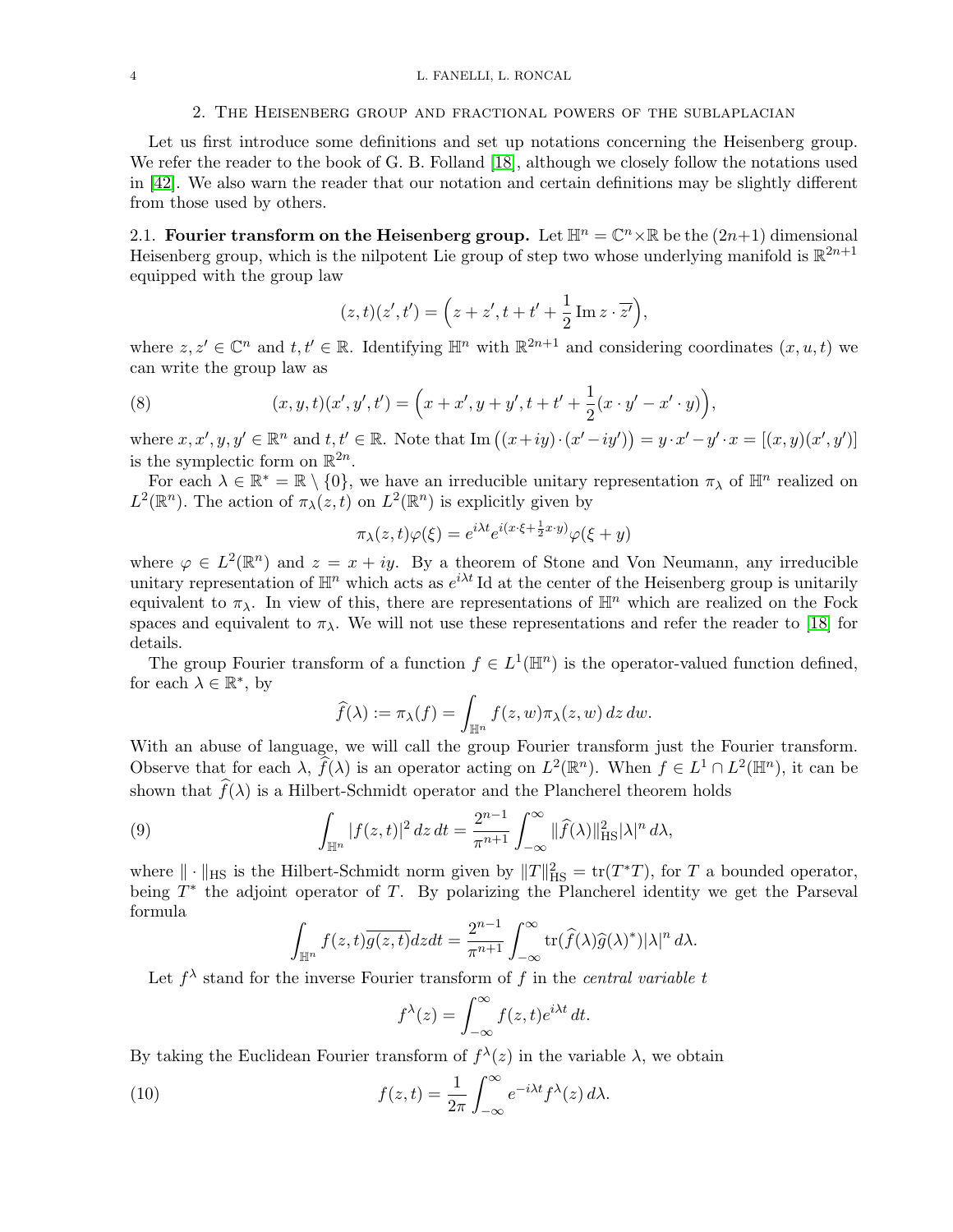By the definition of  $\pi_{\lambda}(z, t)$  and  $\widehat{f}(\lambda)$  it is easy to see that

$$
\widehat{f}(\lambda) = \int_{\mathbb{C}^n} f^{\lambda}(z) \pi_{\lambda}(z, 0) dz.
$$

The operator which takes a function  $g$  on  $\mathbb{C}^n$  into the operator

$$
\int_{\mathbb{C}^n} g(z) \pi_\lambda(z, 0) dz
$$

is called the Weyl transform of g and is denoted by  $W_{\lambda}(g)$ . Thus  $\hat{f}(\lambda) = W_{\lambda}(f^{\lambda})$ .

Let us recall that the convolution of  $f$  with  $g$  on  $\mathbb{H}^n$  is defined by

$$
f * g(x) = \int_{\mathbb{H}^n} f(xy^{-1})g(y) dy, \quad x, y \in \mathbb{H}^n.
$$

With  $x = (z, t)$  and  $y = (z', t')$ , in view of [\(8\)](#page-3-2), we have that  $(z', t') = (-z', -t')$  and the above takes the form

$$
f * g(z, t) = \int_{\mathbb{H}^n} f((z, t)(-z', -t')) g(z', t') dz' dt'.
$$

A simple computation shows that

$$
(f * g)^{\lambda}(z) = \int_{\mathbb{C}^n} f^{\lambda}(z - z')g^{\lambda}(z')e^{\frac{i}{2}\operatorname{Im}(z \cdot \bar{z'})} dz'.
$$

The convolution appearing on the right hand side is called the  $\lambda$ -twisted convolution and is denoted by  $f^{\lambda} *_{\lambda} g^{\lambda}(z)$ .

2.2. Spectral theory in the Heisenberg group. For  $\lambda \in \mathbb{R}^*$  and  $\alpha \in \mathbb{N}^n$ , we introduce the family of Hermite functions

$$
\Phi_\alpha^\lambda(x) = |\lambda|^{\frac{n}{4}} \Phi_\alpha(\sqrt{|\lambda|}x), \quad x \in \mathbb{R}^n.
$$

Here,  $\Phi_{\alpha}$  is the normalized Hermite function on  $\mathbb{R}^{n}$  which is an eigenfunction of the Hermite operator  $H = -\Delta + |x|^2$  with eigenvalue  $(2|\alpha| + n)$ , see [\[42,](#page-17-9) Chapter 1.4]. The system is an orthonormal basis for  $L^2(\mathbb{R}^n)$ . In terms of  $\Phi_\alpha^{\lambda}$  we have the identity

$$
\|\widehat{f}(\lambda)\|_{\text{HS}}^2 = \sum_{\alpha \in \mathbb{N}^n} \|\widehat{f}(\lambda)\Phi_\alpha^{\lambda}\|_{L^2}^2
$$

and hence Plancherel [\(9\)](#page-3-3) takes the form

$$
\int_{\mathbb{H}^n} |f(z,t)|^2 dz dt = \frac{2^{n-1}}{\pi^{n+1}} \int_{-\infty}^{\infty} \sum_{\alpha \in \mathbb{N}^n} ||\widehat{f}(\lambda) \Phi_{\alpha}^{\lambda}||_{L^2}^2 |\lambda|^n d\lambda.
$$

We can write the spectral decomposition of the scaled Hermite operator  $H(\lambda) = -\Delta + |\lambda|^2 |x|^2$ as

(11) 
$$
H(\lambda) = \sum_{k=0}^{\infty} (2k+n)|\lambda| P_k(\lambda), \quad \lambda \in \mathbb{R}^*,
$$

where  $P_k(\lambda)$  are the (finite-dimensional) orthogonal projections defined on  $L^2(\mathbb{R}^n)$  by

<span id="page-4-0"></span>
$$
P_k(\lambda)\varphi = \sum_{|\alpha|=k} (\varphi, \Phi_\alpha^{\lambda})\Phi_\alpha^{\lambda},
$$

where  $\varphi \in L^2(\mathbb{R}^n)$  and  $(\cdot, \cdot)$  is the inner product in  $L^2(\mathbb{R}^n)$ .

On the other hand, we define the scaled Laguerre functions of type  $(n - 1)$ 

$$
\varphi_k^{\lambda}(z) = L_k^{n-1} \left(\frac{1}{2} |\lambda| |z|^2\right) e^{-\frac{1}{4} |\lambda| |z|^2}
$$

.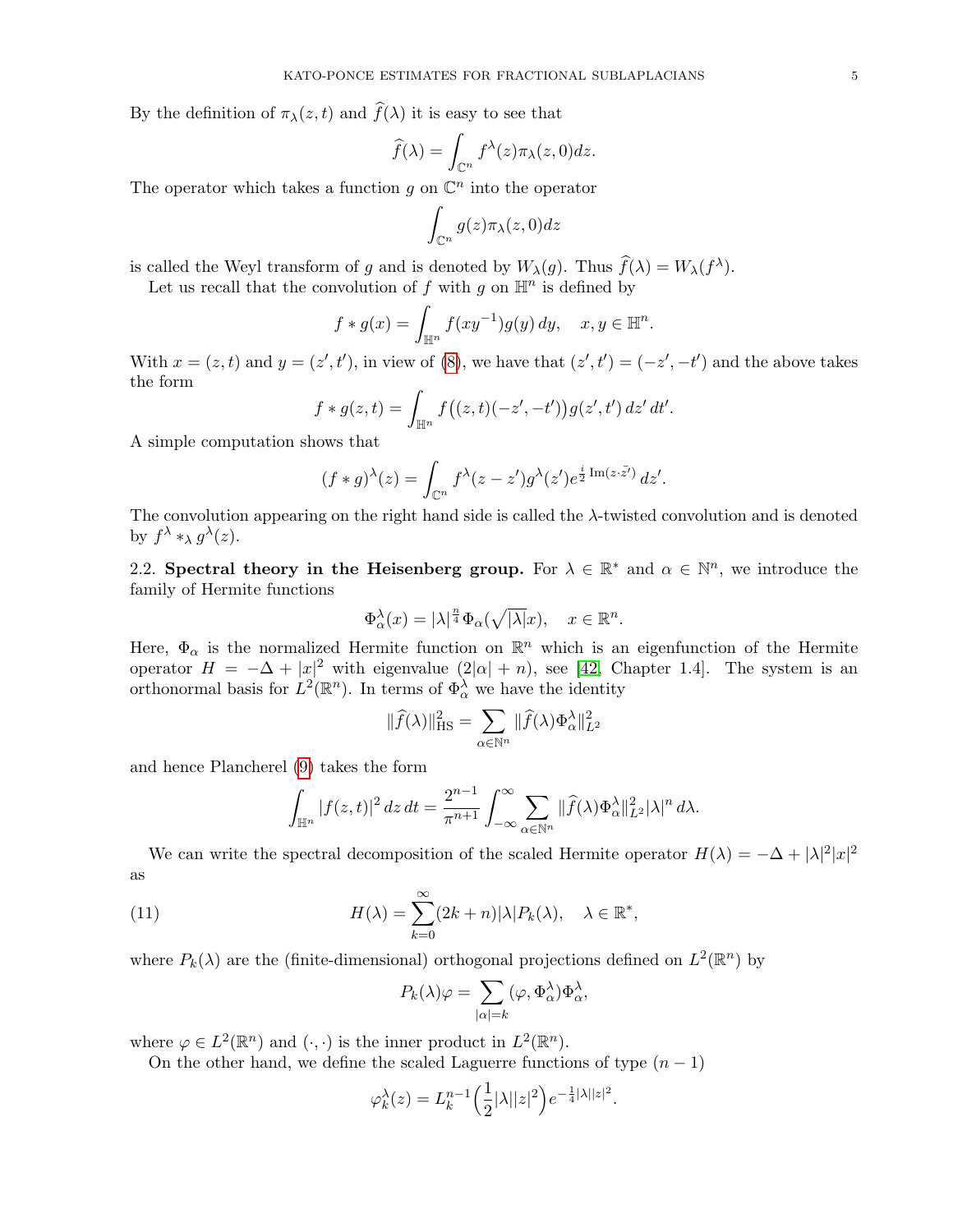Here  $L_k^{n-1}$  $k<sup>n-1</sup>$  are the Laguerre polynomials of type  $(n-1)$ , see [\[42,](#page-17-9) Chapter 1.4] for the definition and properties. It happens that  $\{\varphi_k^{\lambda}\}_{k=0}^{\infty}$  forms an orthogonal basis for the subspace consisting of radial functions in  $L^2(\mathbb{C}^n)$ .

The so-called special Hermite expansion of a function  $g$  defined on  $\mathbb{C}^n$  written in its compact form reads as

$$
g(z) = (2\pi)^{-n} |\lambda|^n \sum_{k=0}^{\infty} g *_{\lambda} \varphi_k^{\lambda}(z).
$$

The connection betweeen the Hermite projections  $P_k(\lambda)$  and the Laguerre functions  $\varphi_k^{\lambda}$ , via the Weyl transform, is given by the following important formula

(12) 
$$
W_{\lambda}(\varphi_k^{\lambda}) = (2\pi)^n |\lambda|^{-n} P_k(\lambda).
$$

Observe that, in particular, for any function  $f$  on  $\mathbb{H}^n$ , we have the expansion

<span id="page-5-1"></span>
$$
f^{\lambda}(z) = (2\pi)^{-n} |\lambda|^n \sum_{k=0}^{\infty} f^{\lambda} *_{\lambda} \varphi_k^{\lambda}(z).
$$

<span id="page-5-0"></span>2.3. The sublaplacian. Let us now define the sublaplacian on the Heisenberg group. A basis for the Lie algebra  $\mathfrak{h}_n$  of left-invariant vector fields on  $\mathbb{H}^n$  is given by

<span id="page-5-2"></span>(13) 
$$
X_j = \frac{\partial}{\partial x_j} + \frac{1}{2} y_j \frac{\partial}{\partial t}, \qquad Y_j = \frac{\partial}{\partial y_j} - \frac{1}{2} x_j \frac{\partial}{\partial t}, \quad j = 1, 2, ..., n, \qquad T = \frac{\partial}{\partial t}.
$$

It is easily checked that the only non-trivial Lie brackets in  $\mathfrak{h}_n$  are given by  $[X_i, Y_j] = T$  as all other brackets vanish. The Kohn-Laplacian on  $\mathbb{H}^n$  is the second order operator

$$
\mathcal{L} = -\sum_{j=1}^{n} (X_j^2 + Y_j^2),
$$

known as the sublaplacian. It falls in the class of operators of the type sums of squares of vector fields. Though not elliptic, this operator shares several properties with its counterpart  $\Delta$  on  $\mathbb{R}^n$ .

The group  $\mathbb{H}^n$  admits a family of automorphisms indexed by  $\mathbb{R}_+$  and given by the non-isotropic Heisenberg dilations

$$
\delta_{\lambda}(z,t)=(\lambda z,\lambda^2 t), \quad \lambda>0, \quad (z,t)\in \mathbb{H}^n.
$$

A function  $u : \mathbb{H}^n \to \mathbb{R}$  is said *homogenous of degree*  $k \in \mathbb{Z}$  if for every  $\lambda > 0$ 

$$
u \circ \delta_{\lambda} = \lambda^k u.
$$

With respect to these dilations, the vector fields  $X_j, Y_j, T$  are homogeneous of degree one and  $\mathcal L$  is homogeneous of degree two. A fundamental solution  $\Gamma(z, t)$  for  $\mathcal L$  is given by

$$
\Gamma(z,t) = c_Q|(z,t)|^{-Q+2}
$$

where  $Q = 2n + 2$  is the homogeneous dimension of  $\mathbb{H}^n$ ,  $|(z, t)|^4 = |z|^4 + 16t^2$ , and  $c_Q > 0$  is a number depending only on  $Q$ . This was found by Folland [\[16\]](#page-16-10), see also [\[39\]](#page-17-10). The distance function

$$
d:(z,t)\mapsto |(z,t)|
$$

is the Koranyi norm, which is homogeneous of degree one with respect to the dilations  $\delta_{\lambda}$ .

The spectral decomposition of the sublaplacian is achieved via the special Hermite expansion introduced in the previous subsection. The action of the Fourier transform on functions of the form  $\mathcal{L}f$  and  $Tf$  are given by

$$
(\mathcal{L}f)\hat{)}(\lambda) = \hat{f}(\lambda)H(\lambda), \qquad (Tf)\hat{)}(\lambda) = -i\lambda\hat{f}(\lambda).
$$

If  $L_{\lambda}$  is the operator defined by the relation  $(\mathcal{L}f)^{\lambda} = L_{\lambda}f^{\lambda}$  then it follows that

$$
W_{\lambda}(L_{\lambda}f^{\lambda}) = W_{\lambda}(f^{\lambda})H(\lambda).
$$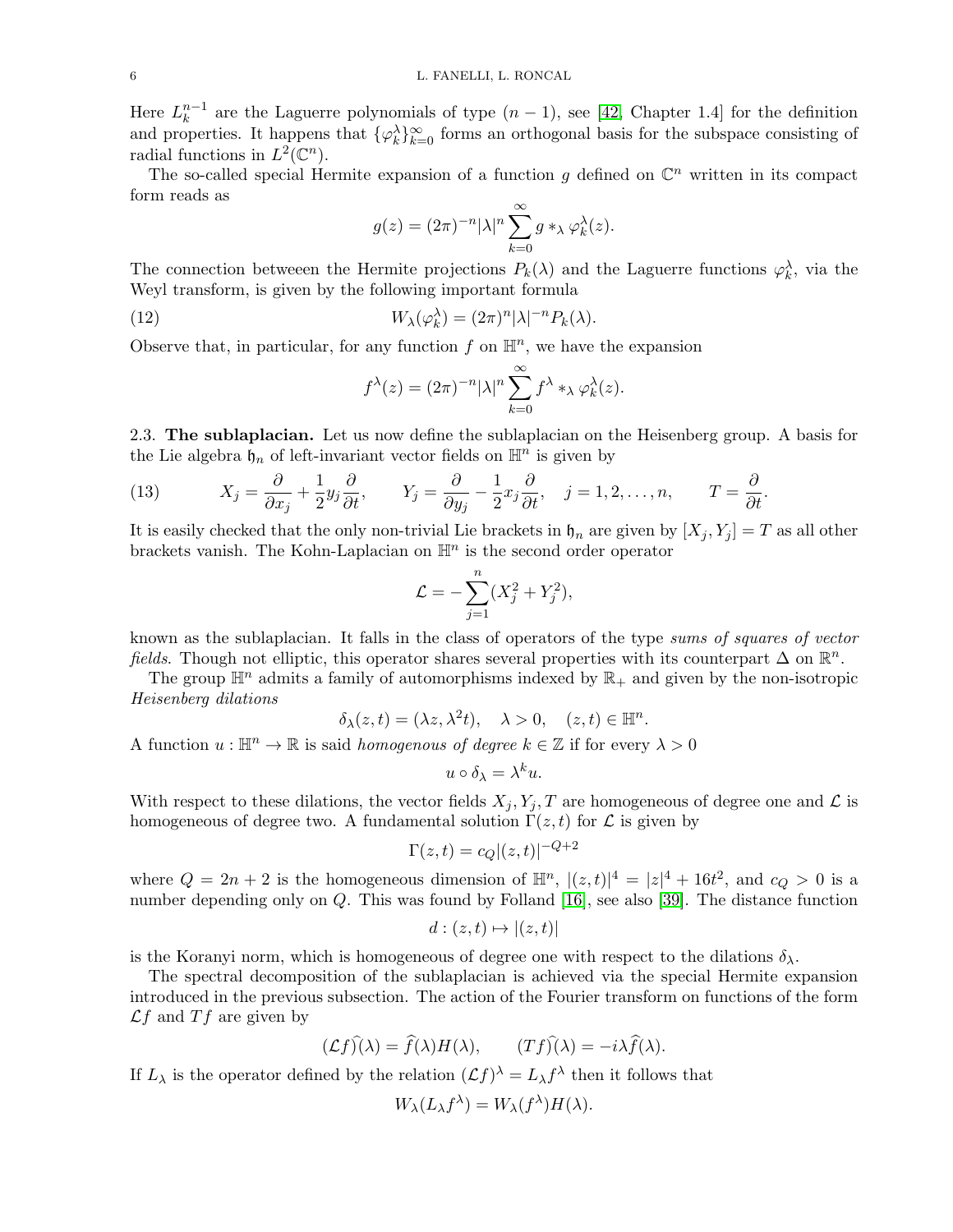Recalling the spectral decomposition of  $H(\lambda)$  given in [\(11\)](#page-4-0) and the identity [\(12\)](#page-5-1) we obtain

$$
L_{\lambda} f^{\lambda}(z) = (2\pi)^{-n} \sum_{k=0}^{\infty} (2k+n) |\lambda| f^{\lambda} *_{\lambda} \varphi_k^{\lambda}(z).
$$

Thus, by taking the Fourier transform in the variable  $\lambda$  in [\(10\)](#page-3-4), the spectral decomposition of the sublaplacian is given by

$$
\mathcal{L}f(z,t) = (2\pi)^{-n-1} \int_{-\infty}^{\infty} \Big( \sum_{k=0}^{\infty} (2k+n) |\lambda| f^{\lambda} *_{\lambda} \varphi_k^{\lambda}(z) \Big) e^{-i\lambda t} |\lambda|^n d\lambda.
$$

<span id="page-6-0"></span>2.4. Fractional powers of the sublaplacian. The fractional powers of the sublaplacian  $\mathcal{L}^s$ defined in the introduction via the extension problem [\(1\)](#page-1-1) can be equivalently defined via the spectral decomposition

$$
\mathcal{L}^s f(z,t) = (2\pi)^{-n-1} \int_{-\infty}^{\infty} \Big( \sum_{k=0}^{\infty} \big( (2k+n)|\lambda| \big)^s f^{\lambda} *_{\lambda} \varphi_k^{\lambda}(z) \Big) e^{-i\lambda t} |\lambda|^n d\lambda.
$$

Note that  $(\widehat{\mathcal{L}}^s \widehat{f})(\lambda) = \widehat{f}(\lambda)H(\lambda)^s$ .

<span id="page-6-1"></span>On the other hand, the operators  $\mathcal{L}_s$  are also defined for  $0 \leq s < (n+1)$  by

(14) 
$$
\mathcal{L}_s f(z,t) = (2\pi)^{-n-1} \int_{-\infty}^{\infty} \Big( \sum_{k=0}^{\infty} (2|\lambda|)^s \frac{\Gamma(\frac{2k+n}{2} + \frac{1+s}{2})}{\Gamma(\frac{2k+n}{2} + \frac{1-s}{2})} f^{\lambda} *_{\lambda} \varphi_k^{\lambda}(z) \Big) e^{-i\lambda t} |\lambda|^n d\lambda.
$$

As mentioned in the introduction, the operators  $\mathcal{L}_s$  occur naturally in the context of CR geometry and scattering theory on the Heisenberg group: when we identify  $\mathbb{H}^n$  as the boundary of the Siegel's upper half space in  $\mathbb{C}^{n+1}$ , they have the important property of being conformally invariant. In short, [\(14\)](#page-6-1) means that  $\mathcal{L}_s$  is the operator (see [\[7,](#page-16-7) (1.33)])

$$
\mathcal{L}_s := (2|T|)^s \frac{\Gamma\left(\frac{\mathcal{L}}{2|T|} + \frac{1+s}{2}\right)}{\Gamma\left(\frac{\mathcal{L}}{2|T|} + \frac{1-s}{2}\right)}.
$$

Thus  $\mathcal{L}_s$  corresponds to the spectral multiplier

$$
(2|\lambda|)^s \frac{\Gamma\left(\frac{2k+n}{2} + \frac{1+s}{2}\right)}{\Gamma\left(\frac{2k+n}{2} + \frac{1-s}{2}\right)}, \quad k \in \mathbb{N}.
$$

Note that  $\mathcal{L}_1 = \mathcal{L}$ . It is known that  $\mathcal{L}_s$  also has an explicit fundamental solution, see e.g. [\[13,](#page-16-11) page 530], in contrast with  $\mathcal{L}^s$ , whose fundamental solution cannot be written down explicitly.

It can be checked that the operators  $\mathcal{L}_s$  and  $\mathcal{L}^s$  are equivalent in  $L^p(\mathbb{H}^n)$ ,  $1 < p < \infty$ , i.e.,

(15) 
$$
c\|\mathcal{L}^s f\|_{L^p} \leq \|\mathcal{L}_s f\|_{L^p} \leq C\|\mathcal{L}^s f\|_{L^p},
$$

for some  $c, C > 0$ . Indeed, it suffices to prove that the operator  $\mathcal{L}^{-s} \mathcal{L}_s$  is bounded on  $L^p(\mathbb{H}^n)$ . In order to conclude the latter, all we need to do is to check that the multiplier

<span id="page-6-2"></span>
$$
M = \sum_{k=0}^{\infty} (2k+n)^{-s} \frac{\Gamma((2k+n+1+s)/2)}{\Gamma((2k+n+1-s)/2)} P_k
$$

isa Fourier multiplier on  $L^p(\mathbb{H}^n)$ . In view of the known multiplier theorems ([\[32\]](#page-17-11), [\[42,](#page-17-9) Theorem 2.6.1) this amounts to check that the function (as a function of  $k$ )

$$
(2k+n)^{-s} \frac{\Gamma\left(\frac{2k+n+1+s}{2}\right)}{\Gamma\left(\frac{2k+n+1-s}{2}\right)}
$$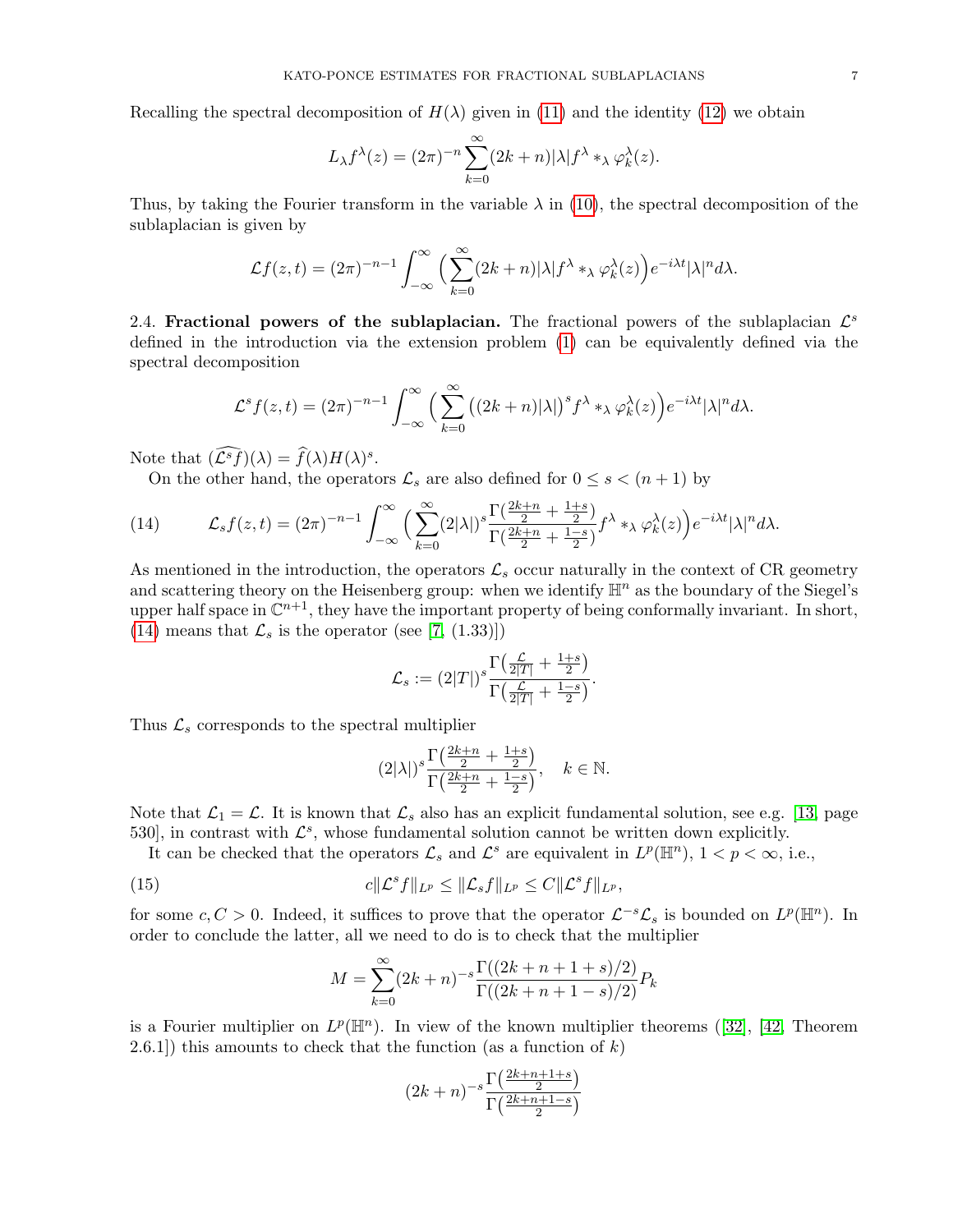and its jth-derivatives up to order  $(n+1)$  are bounded by  $C_j k^{-j}$  for  $j = 0, 1, ..., (n+1)$ , which is true in view of the known asymptotics for the ratio of gamma functions (see for instance [\[33\]](#page-17-12))

$$
\frac{\Gamma(z+a)}{\Gamma(z+b)} \sim z^{a-b} \quad \text{as } z \to \infty, \quad |\text{ph } z| < \pi,
$$

<span id="page-7-0"></span>and the asymptotics of polygamma function, involved in the derivatives of the Gamma function.

# <span id="page-7-1"></span>3. Toolbox

In this section we collect and study several ingredients that will be used to prove the main theorems, namely the extension problem and the integral representation associated with  $\mathcal{L}_s$ , mapping properties for the square function and the nontangential square function, and a mean value theorem for subharmonic functions on  $\mathbb{H}^n \times \mathbb{R}^+$ .

### 3.1. The extension problem and a bilinear form associated with  $\mathcal{L}_{s}$ . Let

(16) 
$$
\varphi_{s,\rho}(z,t) = ((\rho^2 + |z|^2)^2 + 16t^2)^{-\frac{n+1+s}{2}},
$$

which is integrable on  $\mathbb{H}^n$  for all  $s > 0$ , and

<span id="page-7-2"></span>(17) 
$$
C(n,s) = \frac{4}{\pi^{n+1/2}} \frac{\Gamma(n+s)\Gamma(\frac{n+1+s}{2})}{\Gamma(s)\Gamma(\frac{n+s}{2})}.
$$

The following theorem, which provides a solution to the extension problem [\(3\)](#page-1-2), realizes  $\mathcal{L}_s f$  as the Dirichlet-to-Neumann map associated to the extension problem, and shows a pointwise representation for  $\mathcal{L}_s$ , can be found in [\[35,](#page-17-13) Theorem 1.2] (actually, here we are stating a reduced version of the result therein), see also [\[34\]](#page-17-14).

<span id="page-7-3"></span>**Theorem 3.1.** [\[35,](#page-17-13) Theorem 1.2] Let  $s > 0$ . Let  $f \in L^p(\mathbb{H}^n)$ ,  $1 \leq p < \infty$ . Then, as  $\rho \to 0^+$ ,

(18) 
$$
w = C(n,s)\rho^{2s}f \ast \varphi_{s,\rho} \to f \qquad in \ L^p(\mathbb{H}^n),
$$

where  $\varphi_{s,\rho}$  is defined in [\(16\)](#page-7-1) and  $C(n,s)$  is the one in [\(17\)](#page-7-2). If we further assume that  $\mathcal{L}_s f \in L^p(\mathbb{H}^n)$ then

<span id="page-7-7"></span><span id="page-7-6"></span><span id="page-7-4"></span>
$$
-\lim_{\rho \to 0^+} \rho^{1-2s} \partial_\rho(w(z,t,\rho)) = 2^{1-2s} \frac{\Gamma(1-s)}{\Gamma(s)} \mathcal{L}_s f(z,t).
$$

Moreover, when  $0 < s < 1/2$ , we also have the pointwise representation

(19) 
$$
\mathcal{L}_s f(x) = b(n, s) \int_{\mathbb{H}^n} \frac{f(x) - f(y)}{|xy^{-1}|^{Q+2s}} dy
$$

for all  $f \in C^1(\mathbb{H}^n)$  such that  $X_j f, Y_j f, \partial_t f \in L^{\infty}(\mathbb{H}^n)$ ,  $j = 1, ..., n$ , where

(20) 
$$
b(n,s) := \frac{4^{1+s}}{\pi^{n+1/2}} \frac{\Gamma(n+s)\Gamma(\frac{n+1+s}{2})}{\Gamma(\frac{n+s}{2})|\Gamma(-s)|}.
$$

In view of Theorem [3.1,](#page-7-3) the function  $C(n, s)\varphi_{s,\rho}$  is understood as a generalized conformal Poisson kernel, which is a solution to a generalized conformal harmonic extension. Observe that, when  $s = 1/2$  in [\(3\)](#page-1-2), we are reduced to the (conformal) harmonic extension

$$
(\partial_{\rho\rho} + \frac{1}{4}\rho^2 \partial_{tt} - \mathcal{L})U(z, t, \rho) = 0 \qquad \lim_{\rho \to 0} U(z, t, \rho) = f(z, t) \quad \text{in } \mathbb{H}^n \times \mathbb{R}^+,
$$

so that the function  $U = C(n, 1/2)f * \varphi_{1/2,\rho}$  in [\(18\)](#page-7-4) is the Poisson semigroup. We will denote it as  $U(z, t, \rho) = e^{-\rho \mathcal{L}_{1/2}} f(z, t).$ 

<span id="page-7-5"></span>On the other hand, when  $s = 1/2$ , the extension problem [\(1\)](#page-1-1) takes the form

(21) 
$$
(\partial_{\rho}^{2} - \mathcal{L})U = 0 \quad \text{in } \mathbb{H}^{n} \times \mathbb{R}^{+}, \qquad U(z, t, 0) = u(z, t), \qquad \text{in } \mathbb{H}^{n}.
$$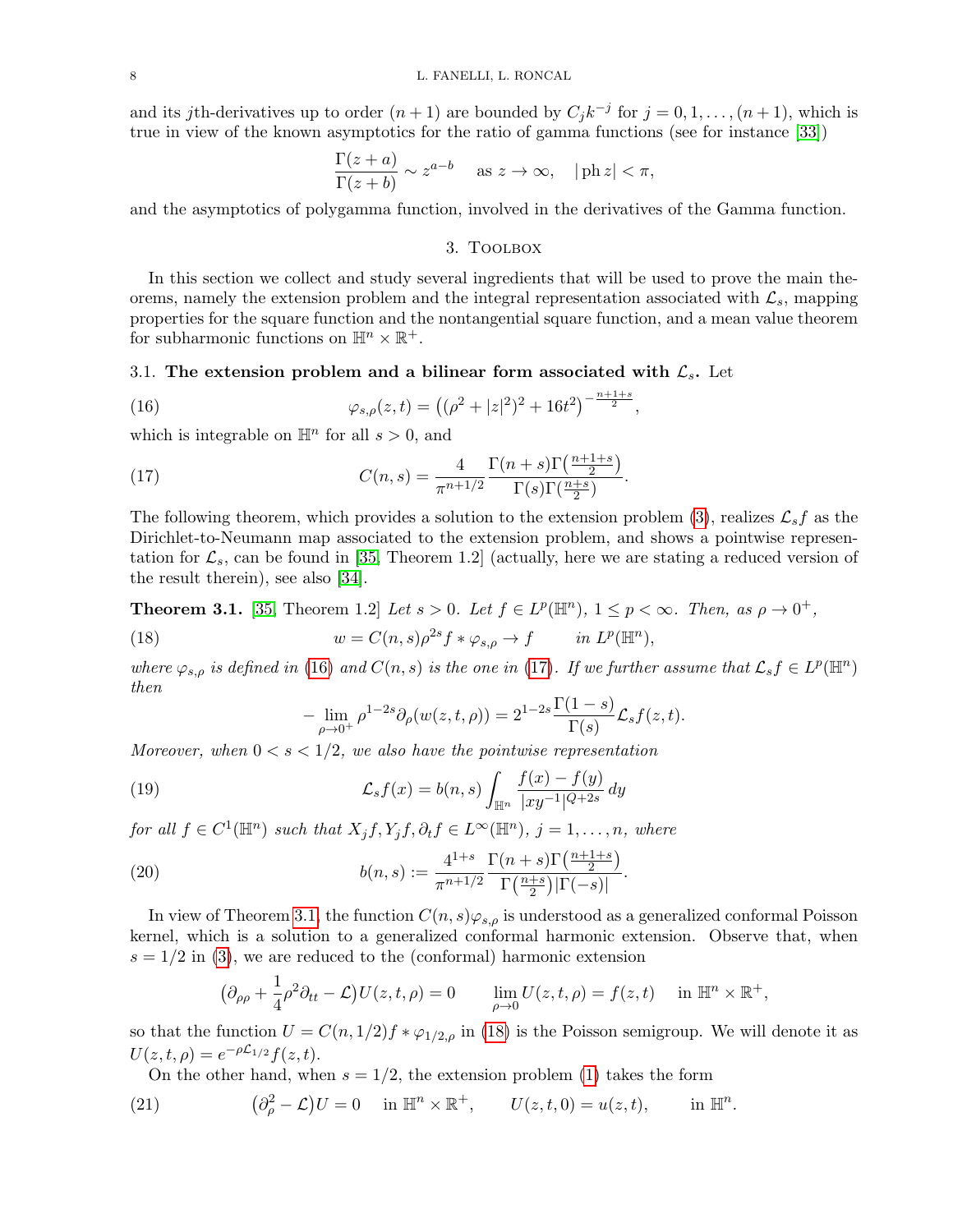We will denote  $U(x,\rho) := e^{-\rho \mathcal{L}^{1/2}} u(x)$ . There is not an explicit expression for the solution of this problem, however the subordination formula

$$
e^{-\rho \mathcal{L}^{1/2}} = \rho \int_0^\infty (4\pi w)^{-\frac{1}{2}} e^{-\frac{\rho^2}{4w}} e^{-w\mathcal{L}} dw
$$

allows to write the non-conformal Poisson kernel  $P_{\rho}(x)$  as

<span id="page-8-0"></span>
$$
P_{\rho}(x) = \rho \int_0^{\infty} (4\pi w)^{-\frac{1}{2}} e^{-\frac{\rho^2}{4w}} q_w(x) \, dw
$$

and the known sharp estimates for the heat kernel  $q_w(z, t)$  (see e.g. [\[43,](#page-17-15) Proposition 2.8.2]) yield the following sharp estimates for the Poisson kernel (see also [\[2,](#page-16-12) Theorem 6.11 (i)])

(22) 
$$
P_{\rho}(x) \leq C_n \frac{\rho}{(\rho^2 + |x|^2)^{\frac{Q+1}{2}}}.
$$

The latter will be crucial to prove mapping properties of the square function operators given in the next subsection.

3.2. The square functions  $g, g_{\lambda}^*$ . Recall that we are letting

 $\nabla = (X_1, \ldots, X_n, Y_1, \ldots, Y_n, \partial_\rho).$ 

We define the *square g-function* by

$$
g(u)(x) = \left(\int_0^\infty |\nabla U(x,\rho)|^2 \rho \, d\rho\right)^{1/2}
$$

and the Littlewood nontangential square function  $g^*_{\lambda}$  as

<span id="page-8-2"></span>(23) 
$$
g_{\lambda}^{*}(u)(x) := \Big(\int_{0}^{\infty} \int_{\mathbb{H}^{n}} \Big(\frac{\rho}{\rho + |y|}\Big)^{\lambda Q} \rho^{1-Q} |\nabla U(xy^{-1}, \rho)|^{2} dy d\rho\Big)^{1/2},
$$

where  $U(x, \rho)$  is the non-conformal harmonic extension of  $u(x)$  in the upper half space in [\(21\)](#page-7-5). In [\[42,](#page-17-9) Chapter 2.6], Thangavelu defined g and  $g^*$  functions in terms of the heat semigroup and proved  $L^p$  mapping properties for these operators.

For  $g$ , the following basic result can be proven as in the Euclidean case, see [\[40,](#page-17-8) Chapter 4, §1]. We can equip  $\mathbb{H}^n$  with a metric induced by the Koranyi norm which makes it a space of homogeneous type. On such spaces there is a well defined notion of dyadic cubes and grids with properties similar to their counterparts in the Euclidean setting. Given  $1 < p < \infty$ , by  $A_p$  we will denote the Muckenhoupt class of weights in  $\mathbb{H}^n$ , namely all nonnegative functions  $w \in L^1_{loc}(\mathbb{H}^n)$ such that

$$
\sup_Q \Big(\frac{1}{|Q|}\int_Q w(x)\,dx\Big) \Big(\frac{1}{|Q|}\int_Q w(x)^{-p'/p}\,dx\Big)^{p/p'}<\infty
$$

where the supremum is taken over all cubes  $Q \in \mathbb{H}^n$ .

<span id="page-8-1"></span>**Theorem 3.2.** Let  $n \geq 1$  and  $w \in A_p$ . For any  $u \in L^p(w) := L^p(\mathbb{H}^n, w)$  we have, for  $1 < p < \infty$ ,

$$
c_p||u||_{L^p(w)} \leq ||g(u)||_{L^p(w)} \leq C_p||u||_{L^p(w)}.
$$

*Proof.* The proof follows classical arguments, we point out the main steps. Observe that  $|\nabla U(x, \rho)|^2$  =  $|\partial_{\rho}U|^2 + |\nabla_x U(x,\rho)|^2$ , where  $|\nabla_x U(x,\rho)|^2 = \sum_{j=1}^{\tilde{n}} (|X_jU|^2 + |Y_jU|^2)$ . It will be appropriate to introduce the following two partial  $g$ -functions, namely

$$
g_1(u)(x) = \left(\int_0^\infty |\partial_\rho U(x,\rho)|^2 \rho \, d\rho\right)^{1/2}, \qquad g_x(u)(x) = \left(\int_0^\infty |\nabla_x U(x,\rho)|^2 \rho \, d\rho\right)^{1/2}.
$$
  
at  $g^2 = g_1^2 + g_x^2.$ 

Note that  $g^2 = g_1^2 + g_x^2$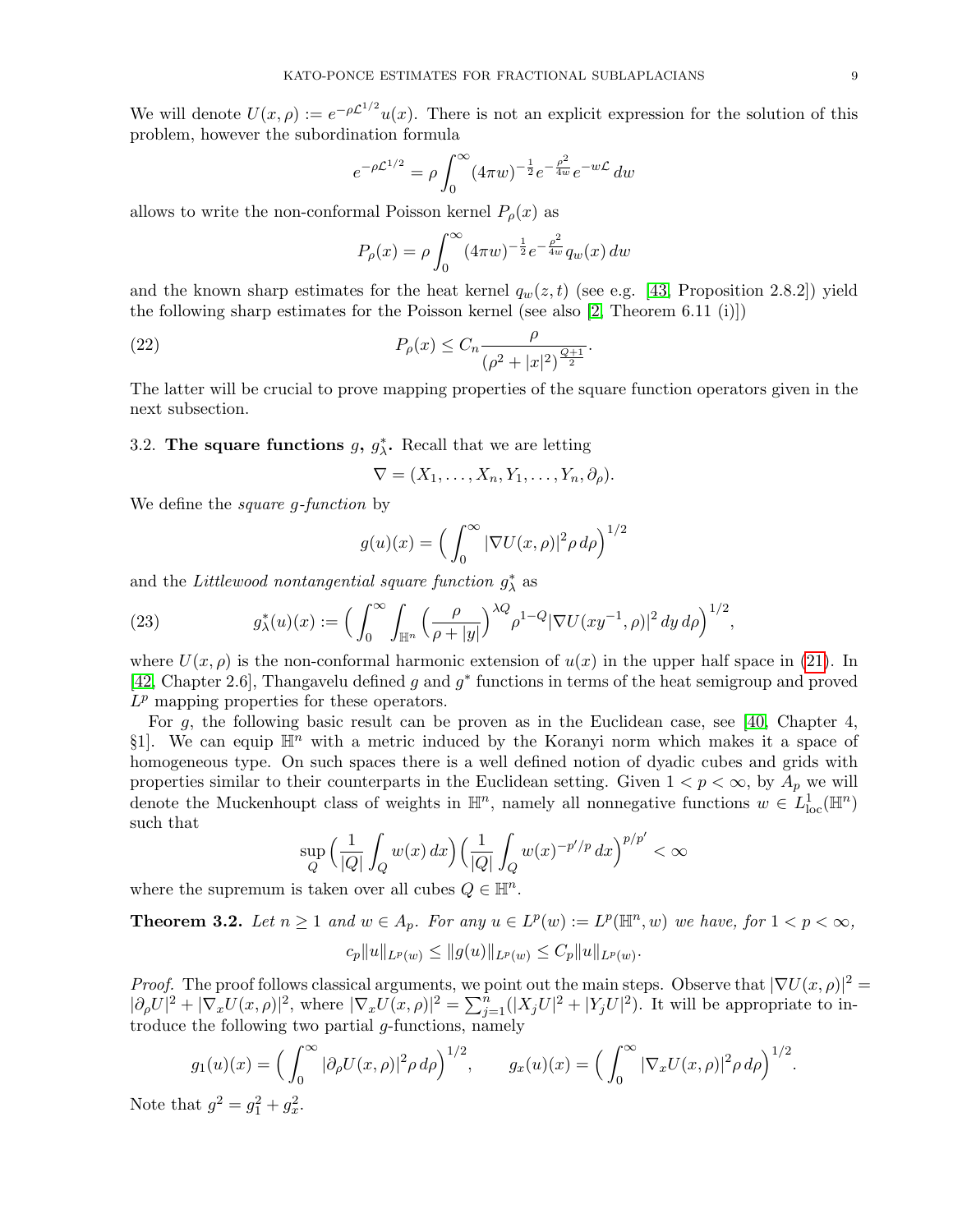Let us focus on the  $L^2$  estimate for  $g_1$ . Applying Plancherel theorem for the Fourier transform on  $\mathbb{H}^n$ , we get (call  $U(x,\rho) =: U_\rho(x)$ )

$$
||g_1(u)||_{L^2}^2 = \int_0^\infty \int_{\mathbb{H}^n} |\partial_\rho U(x,\rho)|^2 \rho \, dx \, d\rho = \frac{2^{n-1}}{\pi^{n+1}} \int_0^\infty \int_{-\infty}^\infty ||\widehat{(\partial_\rho U_\rho)}(\lambda)||_{\text{HS}}^2 |\lambda|^n \, d\lambda \, \rho \, d\rho.
$$

We also have

$$
(\widehat{\partial_{\rho}U_{\rho}})(\lambda) = -\widehat{u}(\lambda)H(\lambda)^{1/2}e^{-\rho H(\lambda)^{1/2}}
$$

and so the squared Hilbert-Schmidt norm is given by the sum

<span id="page-9-0"></span>
$$
\sum_{\alpha \in \mathbb{N}^n} (2|\alpha|+n)|\lambda|e^{-2\rho((2|\alpha|+n)|\lambda|)^{1/2}} \|\widehat{u}(\lambda)\Phi_\alpha^{\lambda}\|_{L^2}^2.
$$

Integrating the above with respect to  $\rho d\rho$ , we get

(24) 
$$
||g_1(u)||_{L^2}^2 = \frac{1}{4} \frac{2^{n-1}}{\pi^{n+1}} \int_{-\infty}^{\infty} ||\widehat{u}(\lambda)||_{\text{HS}}^2 |\lambda|^n d\lambda = \frac{1}{4} ||u||_{L^2}^2.
$$

Now, for  $p \neq 2$ , the converse inequality  $||u||_{L^p(w)} \leq c||g(u)||_{L^p(w)}$  can be derived with a polarization argument from the  $L^2$  identity [\(24\)](#page-9-0) involving the weight and its dual, as in [\[10,](#page-16-13) Section 6] and the fact that  $g_1(x) \leq g(x)$  implies  $||g_1||_{L^p(w)} \leq ||g||_{L^p(w)}$ .

The inequality  $||g(u)||_{L^p(w)} \leq C||u||_{L^p(w)}$  for  $1 < p < \infty$  follows as in [\[40,](#page-17-8) Chapter 4, §1] by using the estimates for the Poisson kernel [\(22\)](#page-8-0) and the theory of vector-valued operators in spaces of homogeneous type [\[21,](#page-16-14) [36\]](#page-17-16).  $\square$ 

We will also need to prove estimates for  $g_{\lambda}^*$ .

<span id="page-9-1"></span>**Theorem 3.3.** Let  $n \geq 1$  and  $\lambda > 1$ . For any  $u \in L^p(\mathbb{H}^n)$  we have, for  $1 < p < \infty$ ,

 $||g^*_{\lambda}(u)||_{L^p} \lesssim ||u||_{L^p}.$ 

for  $\lambda > \max\left\{1, \frac{2}{n}\right\}$  $\frac{2}{p}\big\}$  .

Proof. The proof of Theorem [3.3](#page-9-1) also follows the lines of the corresponding Euclidean result, see [\[40,](#page-17-8) Chapter 4, §2]. We detail the pertinent ingredients.

We start with the case  $p \geq 2$ , where only the hypothesis  $\lambda > 1$  is relevant. We can write

$$
\|g_{\lambda}^{*}(u)\|_{L^{p}}^{2} = \sup_{\|\psi\|_{L^{(p/2)}} \leq 1} \int_{0}^{\infty} \int_{\mathbb{H}^{n}} \rho |\nabla U(y, \rho)|^{2} \Big(\int_{\mathbb{H}^{n}} \Big(\frac{\rho}{\rho + |x^{-1}y|}\Big)^{\lambda Q} \rho^{-Q} \psi(x) dx\Big) dy d\rho.
$$

On the other hand

$$
\sup_{\rho>0} \int_{\mathbb{H}^n} \left( \frac{\rho}{\rho + |x^{-1}y|} \right)^{\lambda Q} \rho^{-Q} \psi(x) dx \le C \sup_{\rho>0} (\psi * \varphi_{\rho})(y),
$$

where  $\varphi_{\rho}(x) = \rho^{-Q} \varphi(x/\rho)$  with  $\varphi(x) = (1 + |x|)^{-\lambda Q}$ . It can be proved, analogously as in [\[40,](#page-17-8) Theorem 2, §2.2 of Chapter III], that

$$
\sup_{\rho>0} (\psi * \varphi_{\rho})(y) \le CM\psi(y)
$$

where, for  $f \in L^1_{loc}(\mathbb{H}^n)$ , M is the centered Hardy-Littlewood maximal function given by

$$
Mf(z,t) = \sup_{r>0} \frac{1}{|B((z,t),r)|} \int_{B((z,t),r)} |f(z',t')| dz', \quad (z,t) \in \mathbb{H}^n.
$$

Here  $B((z, t), r)$  denotes the open ball with center  $(z, t)$  and radius r induced by the Korányi norm d and, for a measurable set A, we denote the volume by  $|A|$ . Observe that the Hardy-Littlewood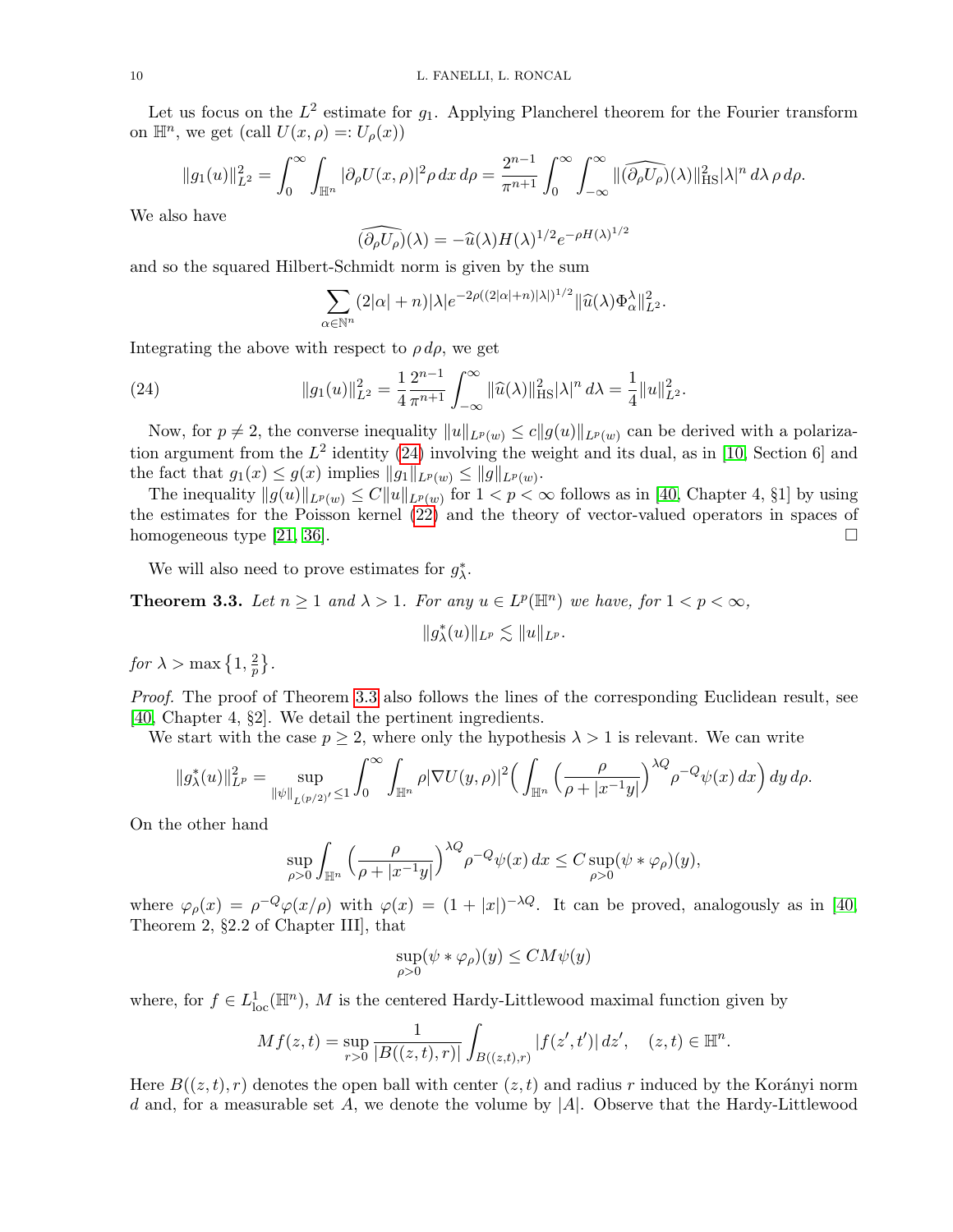maximal operator is bounded in  $L^p(\mathbb{H}^n)$  for  $1 < p < \infty$ . This follows from general results on a space of homogeneous type in the sense of Coifman and Weiss [\[12\]](#page-16-15). Therefore,

$$
||g_{\lambda}^{*}(u)||_{L^{p}}^{2} \leq C_{\lambda} \int_{\mathbb{H}^{n}} |g(u)(y)|^{2} M\psi(y) dy \leq C_{\lambda} ||g(u)||_{L^{p}}^{2} ||M\psi||_{L^{(p/2)'}} \leq C_{\lambda} ||f||_{L^{p}}^{2}.
$$

Here we have used Theorem [3.2](#page-8-1) and the boundedness of the maximal function.

Let us move to the case  $p < 2$ . Let  $\mu \geq 1$  and write the following variant of the maximal function

$$
M_{\mu}f(z,t) = \left(\sup_{r>0} \frac{1}{|B((z,t),r)|} \int_{B((z,t),r)} |f(z',t')|^{\mu} dz'\right)^{1/\mu}, \quad (z,t) \in \mathbb{H}^{n}
$$

for which the following holds

$$
||M_{\mu}f||_{L^{p}} \leq C_{p,\mu}||f||_{L^{p}}, \quad p > \mu.
$$

We also have the estimate

$$
|U(x^{-1}y,\rho)| \le C_{\mu} \left(1 + \frac{|y|}{\rho}\right)^{Q/\mu} M_{\mu} f(x).
$$

The above follows analogously as in [\[40,](#page-17-8) Chapter IV, Lemma 4] with the help of the bound for the Poisson kernel in [\(22\)](#page-8-0). With this, proceeding as in [\[40,](#page-17-8) §2.1], we have

$$
(g_{\lambda}^{*}(u)(x))^{2} = \frac{1}{p(p-1)} \int_{0}^{\infty} \int_{\mathbb{H}^{n}} \left(\frac{\rho}{\rho+|y|}\right)^{\lambda Q} \rho^{1-Q} U^{2-p} |\mathcal{L}U^{p}| dy d\rho \leq C_{\mu}^{2-p} (M_{\mu}u(x))^{2-p} I^{*}(x),
$$

with

$$
I^*(x) = \int_0^\infty \int_{\mathbb{H}^n} \left( \frac{\rho}{\rho + |y|} \right)^{\lambda/Q} \rho^{1-Q} U^{2-p} \mathcal{L} U^p(x^{-1}y, \rho) \, dy \, d\rho.
$$

Observe that

$$
\int_{\mathbb{H}^n} I^*(x) dx = \int_0^\infty \int_{\mathbb{H}^n} \int_{\mathbb{H}^n} \left( \frac{\rho}{\rho + |xy^{-1}|} \right)^{\lambda'Q} \rho^{1-Q} \mathcal{L}U^p(y, \rho) dx dy d\rho
$$
  
=  $C_{\lambda'} \int_0^\infty \int_{\mathbb{H}^n} \rho \mathcal{L}U^p(y, \rho) dy d\rho$ 

where in the last step we used that, for  $\lambda' > 1$ ,

$$
\rho^{-Q} \int_{\mathbb{H}^n} \left( \frac{\rho}{\rho + |x|} \right)^{\lambda'Q} dx = \int_{\mathbb{H}^n} \left( \frac{1}{1 + |x|} \right)^{\lambda'Q} dx = C_{\lambda'} < \infty.
$$

It is easy to check that an analogous to [\[40,](#page-17-8) Lemma 2] also holds in our context, namely

<span id="page-10-0"></span>
$$
\int_0^\infty \int_{\mathbb{H}^n} \rho \mathcal{L}U^p(y,\rho) \, dy \, d\rho = \int_{\mathbb{H}^n} U^p(y,0) \, dy.
$$

Gathering all the ingredients above, we infer that

(25) 
$$
\int_{\mathbb{H}^n} I^*(x) dx = C_{\lambda'} \|u\|_{L^p}^p.
$$

Finally, by Hölder's inequality with exponents r and  $r'$ ,  $1 < r < 2$  (which is possible by the fact that  $\left(\frac{2-p}{2}\right)$  $(\frac{-p}{2})pr' = p$  and  $rp/2 = 1$  if  $r = 2/p$ 

$$
\int_{\mathbb{H}^n} (g^*_{\lambda}(u)(x))^p dx \le C \int_{\mathbb{H}^n} (M_{\mu}u(x))^{p(2-p)/2} (I^*(x))^{p/2} dx
$$
  

$$
\le C \Big( \int_{\mathbb{H}^n} (M_{\mu}u(x))^p dx \Big)^{1/r'} \Big( \int_{\mathbb{H}^n} I^*(x) dx \Big)^{1/r}
$$

.

The conclusion follows in view of the boundedness of the maximal operator  $M_{\mu}$  and [\(25\)](#page-10-0).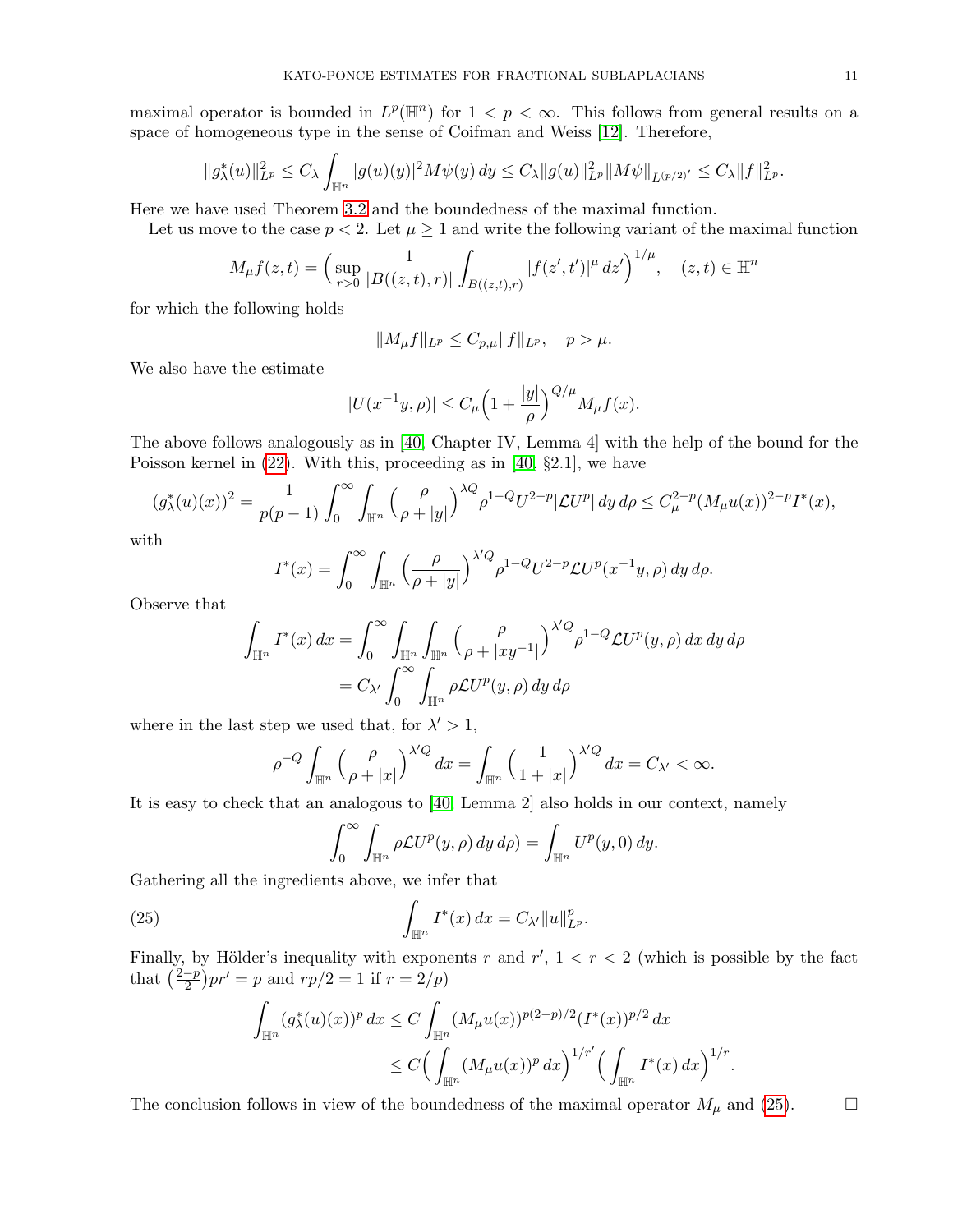With the corresponding modifications in the proof, a weighted version of Theorem [3.3](#page-9-1) can be also obtained, (or by adapting the proof in [\[31,](#page-17-17) Corollary, p. 110] to an space of homogeneous type, taking into account the estimates for the Poisson kernel [22\)](#page-8-0), using the weighted boundedness for the Hardy-Littlewood maximal operator on spaces of homogeneous type (e.g. [\[1\]](#page-16-16)).

<span id="page-11-3"></span>**Theorem 3.4.** Let  $n \geq 1$  and  $\lambda > 1$ . For any  $u \in L^p(\mathbb{H}^n)$  we have, for  $1 < p < \infty$ , and  $w \in A_{\min\{p, \frac{p\lambda}{2}\}}$ 

$$
||g^*_{\lambda}(u)||_{L^p(w)} \lesssim ||u||_{L^p(w)}.
$$

for  $\lambda > \max\left\{1, \frac{2}{n}\right\}$  $\frac{2}{p}\big\}$  .

3.3. A mean value theorem for subharmonic functions on  $\mathbb{H}^n \times \mathbb{R}^+$ . Let us write  $E :=$  $-\mathcal{L} + \partial_{\rho\rho} = \nabla \cdot \nabla$  and

$$
|\nabla u|^{2} = \sum_{j=1}^{n} ((X_{j}u)^{2} + (Y_{j}u)^{2}) + \partial_{\rho\rho}u,
$$

where  $X_j, Y_j, j = 1, ..., n$  are given in [\(13\)](#page-5-2). It turns out that E is homogeneous of degree 2, hypoelliptic<sup>[1](#page-11-0)</sup> and formally self-adjoint. These facts imply that it possesses a fundamental solution  $\Gamma$  which is  $C^{\infty}$  off the diagonal in  $\mathbb{H}^n \times \mathbb{R}^+ \times \mathbb{H}^n \times \mathbb{R}^+$ , see [\[17,](#page-16-17) [37\]](#page-17-18).

Following for instance [\[5\]](#page-16-18), a function h will be called E-harmonic in an open set  $\Omega \subset \mathbb{R}_+ \times \mathbb{H}^n$  if  $h:\Omega\to\mathbb{R}$  is smooth and  $Eu=0$  in  $\Omega$ . An upper semicontinuous function  $u:\Omega\to\mathbb{R}$  will be said  $E$ -subharmonic in  $\Omega$  if

- (i) the set  $\Omega(u) := \{x \in \Omega : u(x) > -\infty\}$  contains at least one point of every (connected) component of  $\Omega$ , and
- (ii) for every bounded set  $V \subset \overline{V} \subset \Omega$  and for every E-harmonic function  $h \in C^2(V, \mathbb{R}) \cap C(\overline{V}, \mathbb{R})$ such that  $u \leq h$  on  $\partial V$ , one has  $u \leq h$  in V.

A subharmonic function u satisfies that  $Eu \geq 0$  on  $\Omega$ .

Starting from a result of [\[11\]](#page-16-19) related to general hypoelliptic operators sum of squares of vector fields, representation formulas for subharmonic functions on Carnot groups are proved in [\[4\]](#page-16-20), see also [\[5\]](#page-16-18) (a full discussion can be found in [\[6,](#page-16-21) Chapter 5]). We rewrite the results specified to our context.

<span id="page-11-1"></span>Recall that 
$$
d(z, t) = |(z, t)| = (|z|^4 + 16t^2)^{1/4}
$$
. Let us denote  $\tilde{d}((z, t), \rho) = (\rho^4 + |z|^4 + 16t^2)^{1/4}$ .

(26) 
$$
B_r = \{((z,t), \rho) \in \mathbb{H}^n \times \mathbb{R}^+ : \tilde{d}((z,t), \rho) < r\},\
$$

and

<span id="page-11-2"></span>(27) 
$$
\partial B_r = \{((z,t), \rho) \in \mathbb{H}^n \times \mathbb{R}^+ : \tilde{d}((z,t), \rho) = r\},\
$$

and call these sets, respectively, the *extended Heisenberg ball* and *extended sphere* centered at the origin with radius  $r$ . Balls and spheres centered at points other than the origin are defined by lefttranslation and the usual Euclidean distance. We let  $d((z,t),(z',t')) = d((z',t')^{-1}(z,t))$  denote the distance between  $(z, t)$  and  $(z', t')$ . Then the ball  $B_r((z', t'), \rho') = B(((z', t'), \rho'), r)$  and the sphere  $\partial B_r((z',t'),\rho')$  centered at  $(z',t',\rho')$  with radius r are obtained by replacing  $(\rho^4+|z|^4+16t^2)^{1/4}$  in [\(26\)](#page-11-1) and [\(27\)](#page-11-2) with  $\tilde{d}(((z,t),\rho),((z',t'),\rho')) = (d((z,t),(z',t'))^4 + |\rho - \rho'|^4)^{1/4}$ . For simplicity, below we will denote  $x = ((z, t), \rho), y = ((z', t'), \rho')$  and  $x^{-1}y = ((z, t)^{-1}(z', t'), \rho' - \rho)$ .

<span id="page-11-0"></span><sup>&</sup>lt;sup>1</sup>Recall that a differential operator D is hypoelliptic if the solutions of the equation  $Df = g$  with  $g \in C^{\infty}$ , are also  $C^{\infty}$ . In our case, by a theorem of Hörmander [\[23\]](#page-16-22), since  $X_j, Y_j, j = 1, ..., n$  are vector fields with the property that their commutators up to a certain order span the tangent space at every point, then  $\sum_{j=1}^{n} ((X_j u)^2 + (Y_j u)^2)$  is hypoelliptic, and hence  $E$  is.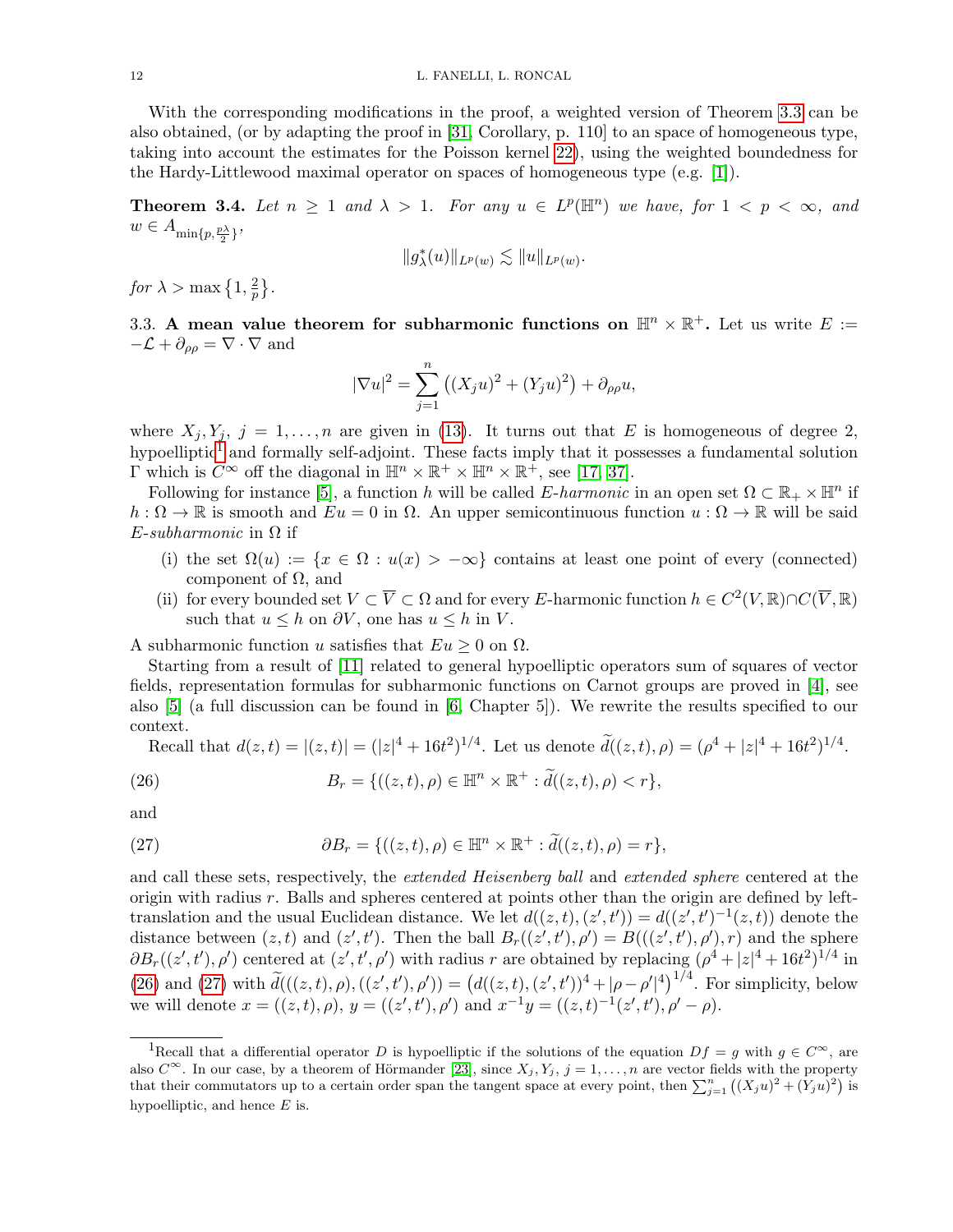<span id="page-12-2"></span>**Theorem 3.5.** Let  $u \in C^{\infty}(\mathbb{H}^n \times \mathbb{R}^+)$  be a E-subharmonic function in an open subset  $\Omega \subset \mathbb{H}^n \times \mathbb{R}^+$ . Then for every  $x = ((z, t), \rho) \in \mathbb{H}^n \times \mathbb{R}^+$  and  $r > 0$  such that  $\overline{B_r}(x) \subset \Omega \subset \mathbb{H}^n \times \mathbb{R}^+$  we have

<span id="page-12-1"></span>(28) 
$$
u(x) \leq \frac{C_n}{r^{Q+1}} \int_{B_r(x)} K(x^{-1}y)u(y) \, dy, \qquad K := |\nabla \tilde{d}|^2.
$$

It can be checked that  $|\nabla \tilde{d}((z,t), \rho)|^2 \leq 1$  in  $\mathbb{H}^n \times \mathbb{R}^+$  so [\(28\)](#page-12-1) in Theorem [3.5](#page-12-2) yields that, for a E-subharmonic function u in an open subset  $\Omega \subset \mathbb{H}^n \times \mathbb{R}^+,$ 

(29) 
$$
u(x) \leq \frac{C_n}{r^{Q+1}} \int_{B_r(x)} K(x^{-1}y)u(y) dy \leq \frac{C_n}{r^{Q+1}} \int_{B_r(x)} u(y) dy.
$$

# <span id="page-12-4"></span>4. Proof of Theorem [1.3](#page-2-0)

<span id="page-12-0"></span>The proof follows the argument sketched by Stein in [\[40\]](#page-17-8), and explicitly written in detail in [\[14\]](#page-16-0). Without loss of generality, we will prove the inequality at  $x = 0$ . Let  $u \in \mathcal{S}(\mathbb{H}^n)$  and recall that we denote by  $U(x,\rho) := e^{-\rho \mathcal{L}^{1/2}} u(x)$  the Poisson semigroup associated with the non-conformal harmonic extension [\(21\)](#page-7-5). In  $\mathbb{H}^n \times \mathbb{R}^+$ , let  $\Gamma$  be the path joining the points  $(0,0)$  and  $(y,0)$ , consisting of the line segments joining  $(0, 0)$  with  $(0, |y|)$ ,  $(0, |y|)$  with  $(y, |y|)$ , and  $(y, |y|)$  with  $(y, 0)$ , where  $y \in \mathbb{H}^n$ . By Stokes' theorem we have

$$
\int_{\Gamma} \nabla U \, d\lambda = U(y,0) - U(0,0) = u(y) - u(0),
$$

which implies

$$
|u(y) - u(0)| \le \int_0^{|y|} \left( |\nabla U(y, \lambda)| + |\nabla U(0, \lambda)| + |\nabla U(\lambda \widehat{y}, |y|)| \right) d\lambda, \qquad \widehat{y} = \frac{y}{|y|}.
$$

Let us denote by  $F(x, \rho) := e^{-\rho \mathcal{L}^{1/2}} (\mathcal{L}^{s/2} u)$  the non-conformal harmonic extension of  $\mathcal{L}^{s/2} u$ . We have the following fundamental identity.

<span id="page-12-3"></span>**Lemma 4.1.** Let  $u \in \mathcal{S}(\mathbb{H}^n)$ . Then, for  $0 < s < n+1$ ,

$$
U(x,\rho) = \frac{1}{\Gamma(s)} \int_0^\infty F(x,\rho+\mu)\mu^{s-1} d\mu.
$$

*Proof.* By using the semigroup property of  $e^{-\rho \mathcal{L}^{1/2}} u(x)$  and the fact that  $\mathcal{L}^{-s/2} \mathcal{L}^{s/2} = \text{Id}$ , we get

$$
\int_0^{\infty} F(x, \rho + \mu) \mu^{s-1} d\mu = \int_0^{\infty} e^{-(\rho + \mu) \mathcal{L}^{1/2}} (\mathcal{L}^{s/2} u)(x) \mu^{s-1} d\mu
$$
  
\n
$$
= e^{-\rho \mathcal{L}^{1/2}} \int_0^{\infty} e^{-\mu \mathcal{L}^{1/2}} (\mathcal{L}^{s/2} u)(x) \mu^{s-1} d\mu
$$
  
\n
$$
= \Gamma(s) e^{-\rho \mathcal{L}^{1/2}} \mathcal{L}^{-s/2} (\mathcal{L}^{s/2}) u(x)
$$
  
\n
$$
= \Gamma(s) e^{-\rho \mathcal{L}^{1/2}} u(x) = \Gamma(s) U(x, \rho),
$$
  
\nas desired.

.

It is important to remark that Lemma [4.1](#page-12-3) is strongly based on the fact that, for  $0 < s < n+1$ , the Riesz potentials  $\mathcal{L}^{-s/2}$  are defined via function calculus in terms of the (non-conformal) Poisson semigroup associated with  $\mathcal L$  as

$$
\mathcal{L}^{-s/2} f(z, t) = \frac{1}{\Gamma(s)} \int_0^\infty e^{-\mu \mathcal{L}^{1/2}} f(z, t) \frac{d\mu}{\mu^{1-s}}
$$

There is no such an analogue representation for the Riesz potentials  $\mathcal{L}_{-s/2}$  in terms of the solution  $e^{-\rho \mathcal{L}_{1/2}}$  of the conformally invariant harmonic extension (see the interesting discussion in [\[20,](#page-16-23) Section 1, (1.3) and (1.11)]) which is refraining us to use a  $g_{\lambda}^{*}$ -function defined with  $e^{-\rho \mathcal{L}_{1/2}}$ .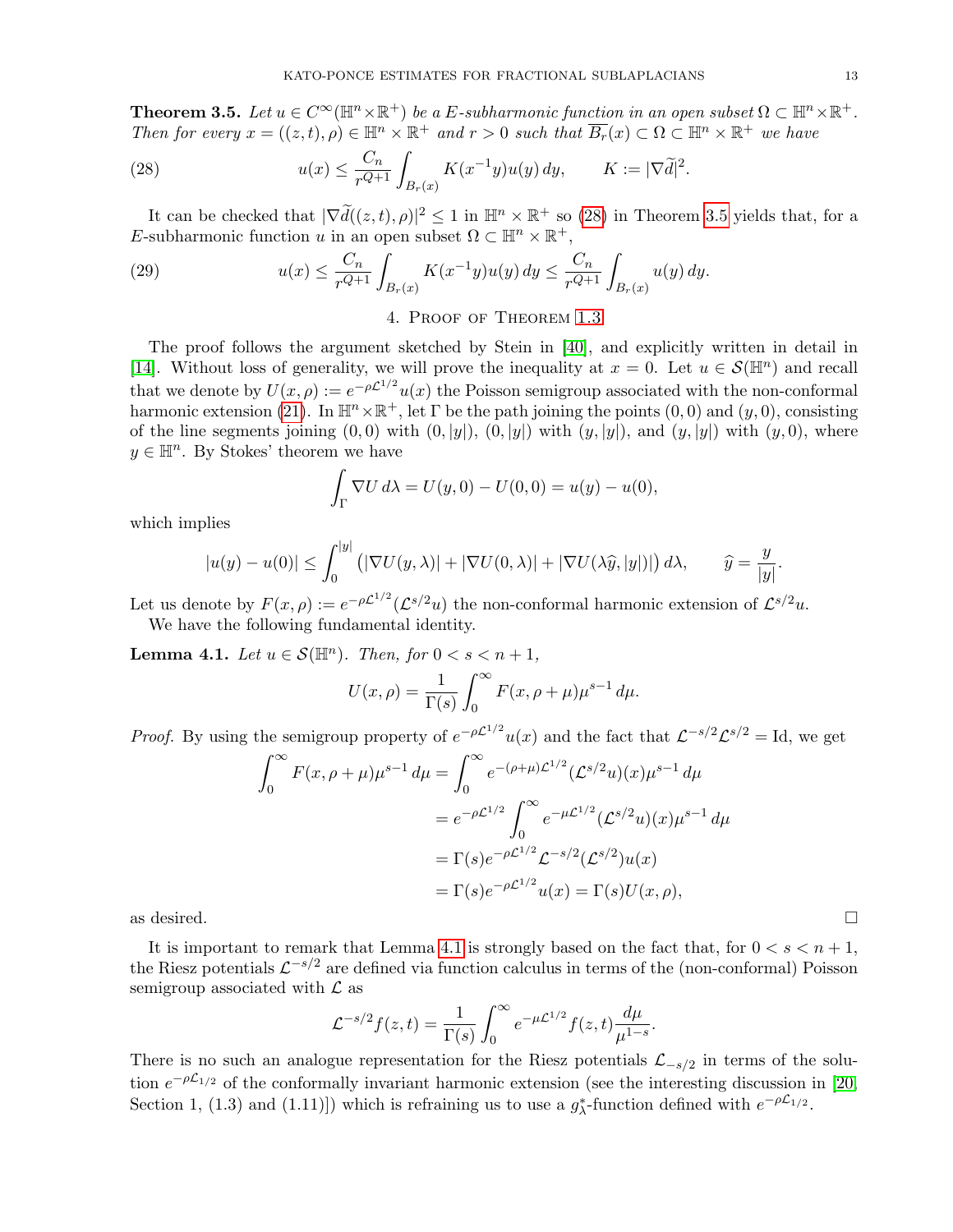Lemma [4.1](#page-12-3) and a change of variables yield

$$
|u(y) - u(0)| \le \int_0^{|y|} \left( \int_\lambda^\infty \left( |\nabla F(y, \mu)| + |\nabla F(0, \mu)| + |\nabla F(\lambda \widehat{y}, \mu + |y| - \lambda) |\right) (\mu - \lambda)^{s-1} d\mu \right) d\lambda
$$
  
=:  $I + II + III + IV$ ,

where

$$
I := \int_0^{|y|} \int_\lambda^{|y|} |\nabla F(y,\mu)| (\mu - \lambda)^{s-1} d\mu d\lambda, \qquad II := \int_0^{|y|} \int_\lambda^{|y|} |\nabla F(0,\mu)| (\mu - \lambda)^{s-1} d\mu d\lambda,
$$
  
\n
$$
III := \int_0^{|y|} \int_\lambda^{|y|} |\nabla F(\lambda \widehat{y}, \mu + |y| - \lambda)| (\mu - \lambda)^{s-1} d\mu d\lambda,
$$
  
\n
$$
IV := \int_0^{|y|} \int_{|y|}^\infty (|\nabla F(y,\mu)| + |\nabla F(0,\mu)| + |\nabla F(\lambda \widehat{y}, \mu + |y| - \lambda)|) (\mu - \lambda)^{s-1} d\mu d\lambda.
$$

<span id="page-13-0"></span>**Estimate of** *IV*. Observe that, for  $A > 0$  and  $s < A < 1$ ,

$$
(30) \quad IV \lesssim \sup_{\substack{|x| \le |y| \le \rho \\ \rho > |y|}} |\nabla F(x,\rho)| \rho^A \int_0^{|y|} \int_{|y|}^\infty \mu^{-A} (\mu - \lambda)^{s-1} d\mu d\lambda \lesssim \sup_{\substack{|x| \le |y| \le \rho \\ \rho > |y|}} |\nabla F(x,\rho)| \rho^A |y|^{1+s-A}.
$$

Since  $|\nabla F|^2$  is subharmonic, namely  $(\partial_{\rho\rho} - \mathcal{L}) |\nabla F|^2 > 0$ , and since

$$
D(x, \rho) := \left\{ (\xi, \tau) \in \mathbb{H}^n \times \mathbb{R}^+ : |\xi - x| < \frac{\rho}{2}, |\tau - \rho|^2 < \frac{\rho}{2} \right\}
$$

has equivalent measure to  $B_{\lambda/2}(x,\rho)$  we get, from [\(30\)](#page-13-0) and [\(29\)](#page-12-4), that

$$
(IV)^2 \lesssim \sup_{|x| \le |y| \le \rho} \rho^{2A} |y|^{2+2s-2A} \int_D |\nabla F(\xi, \tau)|^2 d\xi \, d\tau \frac{1}{\rho^{1+Q}}.
$$

Let

$$
C := \{ (\xi, \tau) \in \mathbb{H}^n \times \mathbb{R}^+ : |\xi| \leq 3\tau \}.
$$

Notice that  $D \subset \{(\xi, \tau) \in C : \tau \ge |y|/2\}$  and in D we have that  $\rho/2 \le \tau \le 3/2\rho$ , see Figure [1,](#page-13-1)



<span id="page-13-1"></span>FIGURE 1. The sets  $D$  and  $C$ .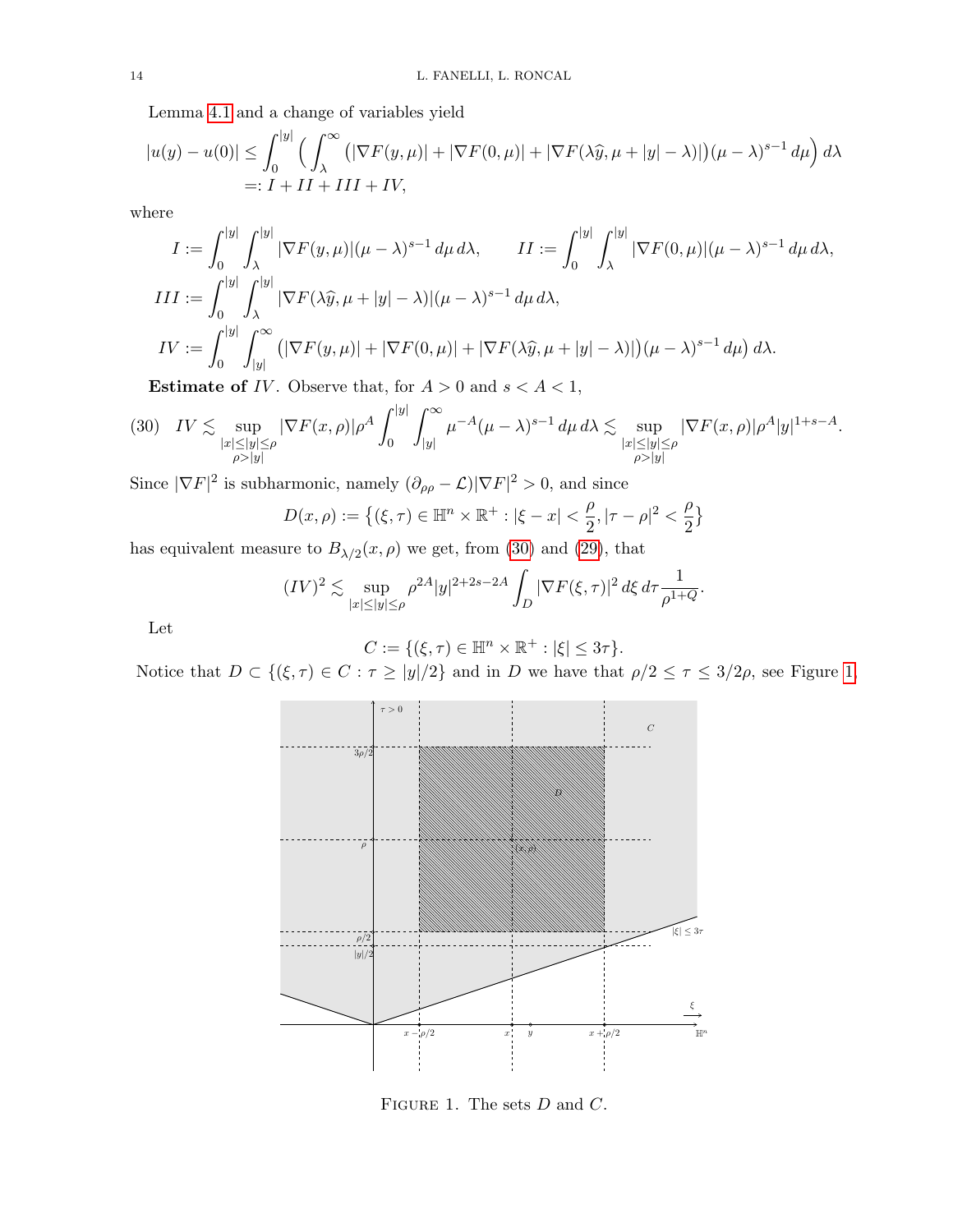thus

$$
(IV)^2 \lesssim |y|^{2+2s-2A} \int_{C,\tau \geq |y|/2} |\nabla F(\xi,\tau)|^2 \tau^{2A-Q-1} d\xi d\tau \frac{1}{\rho^{1+Q}}.
$$

We divide by  $|y|^{Q+2s}$  and integrate in y, to obtain (31)

<span id="page-14-0"></span>
$$
\int_{\mathbb{H}^n} \frac{(IV)^2}{|y|^{Q+2s}} \, dy \lesssim \int_C \Big( \int_{|y| \le 2\tau} |y|^{2-Q-2A} \, dy \Big) |\nabla F(\xi,\tau)|^2 \tau^{2A-Q-1} \, d\xi \, d\tau \lesssim \int_C |\nabla F(\xi,\tau)|^2 \tau^{1-Q} \, d\xi \, d\tau.
$$

**Estimate of** III. In this case,  $0 \leq \lambda \leq \mu \leq |y|$ , so that  $\mu + |y| - \lambda \geq \lambda + |y| - \lambda = |y| \geq \lambda = |\lambda \hat{y}|$ , and then

$$
III \lesssim \sup_{|x| \le |y| \le \rho} \rho^{A} |\nabla F(x, \rho)| \int_0^{|y|} \int_{\lambda}^{|y|} (|y| + \mu - \lambda)^{-A} (\mu - \lambda)^{s-1} d\xi d\lambda
$$
  

$$
\lesssim \sup_{|x| \le |y| \le \rho} \rho^{A} |\nabla F(x, \rho)| |y|^{-A+1+s}.
$$

Hence, reasoning as in the case of  $IV$ , we conclude that  $III$  satisfies [\(31\)](#page-14-0), namely

(32) 
$$
\int_{\mathbb{H}^n} \frac{(IV)^2}{|y|^{Q+2s}} dy \lesssim \int_C |\nabla F(\xi,\tau)|^2 \tau^{1-Q} d\xi d\tau.
$$

**Estimate of II.** Let  $0 < \varepsilon < 2s$ . By Fubini and Cauchy-Schwartz, we have

<span id="page-14-1"></span>
$$
II = \int_0^{|y|} \left( \int_0^{\mu} |\nabla F(0, \mu)| (\mu - \lambda)^{s-1} d\lambda \right) d\mu
$$
  
\n
$$
\simeq \int_0^{|y|} |\nabla F(0, \mu)| \mu^s d\mu
$$
  
\n
$$
\leq \left( \int_0^{|y|} |\nabla F(0, \mu)|^2 \mu^{1+2s-\varepsilon} d\mu \right)^{1/2} \left( \int_0^{|y|} \mu^{\varepsilon-1} d\mu \right)^{1/2}
$$
  
\n
$$
\lesssim \left( \int_0^{|y|} |\nabla F(0, \mu)|^2 \mu^{1+2s-\varepsilon} d\mu \right)^{1/2} |y|^{\varepsilon/2}.
$$

From here,

$$
(II)^2 \lesssim \int_0^{|y|} |\nabla F(0,\mu)|^2 \mu^{1+2s-\varepsilon} d\mu |y|^{\varepsilon},
$$

thus, applying Fubini

$$
\int_{\mathbb{H}^n} \frac{(II)^2}{|y|^{Q+2s}} dy \lesssim \int_{\mathbb{H}^n} |y|^{\varepsilon - Q - 2s} \Big( \int_0^{|y|} |\nabla F(0, \mu)|^2 \mu^{1+2s-\varepsilon} d\mu \Big) dy
$$
  
= 
$$
\int_0^\infty \Big( \int_{|y| \ge \mu} |y|^{\varepsilon - Q - 2s} dy \Big) |\nabla F(0, \mu)|^2 \mu^{1+2s-\varepsilon} d\mu
$$
  

$$
\lesssim \int_0^\infty |\nabla F(0, \mu)|^2 \mu d\mu.
$$

Then by [\(29\)](#page-12-4) we obtain

$$
\int_{\mathbb{H}^n} \frac{(II)^2}{|y|^{Q+2s}} dy \lesssim \int_0^\infty \mu \mu^{-1-Q} \int_E |\nabla F(\xi,\tau)|^2 d\xi d\tau d\mu
$$

with  $E := \{(\xi, \tau) : |\xi| \leq \mu/2, |\tau - \mu| \leq \mu/2\}$ . Notice that, in  $E, \mu/2 \leq \tau \leq 3/2\mu$ , so  $2/3\tau \leq \mu \leq 2\tau$ and  $E \subset C$ , where C is the cone defined above. By Fubini,

<span id="page-14-2"></span>
$$
(33) \qquad \int_{\mathbb{H}^n} \frac{(II)^2}{|y|^{Q+2s}} \, dy \lesssim \int_C |\nabla F(\xi,\tau)|^2 \Big( \int_{2/3\tau}^{2\tau} \mu^{-Q} \, d\mu \Big) \, d\xi \, d\tau \lesssim \int_C |\nabla F(\xi,\tau)|^2 \tau^{1-Q} \, d\xi \, d\tau.
$$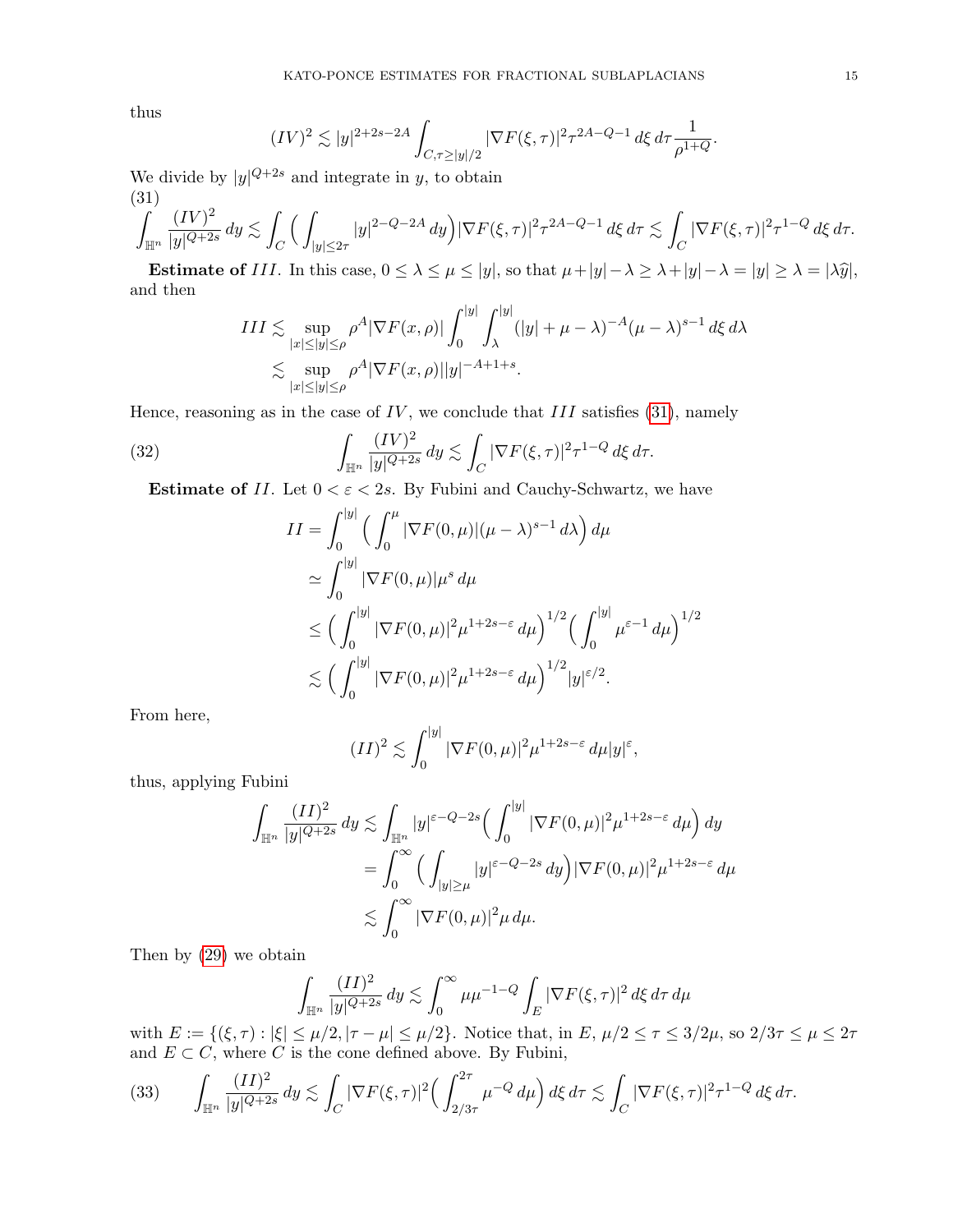**Estimate of** I. Let  $0 < \varepsilon < 2s$ . By Fubini and Cauchy-Schwartz, we get

$$
I = \int_0^{|y|} \left( \int_0^{\mu} |\nabla F(y,\mu)| (\mu - \lambda)^{s-1} d\lambda \right) d\mu \simeq \int_0^{|y|} |\nabla F(y,\mu)| \mu^s d\mu \n\lesssim \left( \int_0^{|y|} |\nabla F(0,\mu)|^2 \mu^{1+2s-\varepsilon} d\mu \right)^{1/2} |y|^{\varepsilon/2}.
$$

Therefore, by using Fubini again

<span id="page-15-1"></span>
$$
\int_{\mathbb{H}^n} \frac{(I)^2}{|y|^{Q+2s}} dy \lesssim \int_{\mathbb{H}^n} |y|^{\varepsilon - Q - 2s} \Big( \int_0^{|y|} |\nabla F(y,\mu)|^2 \mu^{1+2s-\varepsilon} d\mu \Big) dy
$$
  
= 
$$
\int_0^\infty \Big( \int_{|y| \ge \mu} |y|^{\varepsilon - Q - 2s} |\nabla F(y,\mu)|^2 dy \Big) \mu^{1+2s-\varepsilon} d\mu.
$$

Hence,

(34) 
$$
\int_{\mathbb{H}^n} \frac{(I)^2}{|y|^{Q+2s}} dy \lesssim \int_{|y| \ge \mu} |\nabla F(y,\mu)|^2 \frac{\mu^{1+2s-\varepsilon}}{|y|^{Q+2s-\varepsilon}} dy d\mu.
$$

<span id="page-15-2"></span>Gathering [\(31\)](#page-14-0), [\(32\)](#page-14-1), [\(33\)](#page-14-2), and [\(34\)](#page-15-1), we have that, for  $\varepsilon \in (0, 2s)$ ,

(35) 
$$
\int_{\mathbb{H}^n} \frac{|u(y) - u(0)|^2}{|y|^{Q+2s}} dy \lesssim \int_C |\nabla F(\xi, \tau)|^2 \tau^{1-Q} d\xi d\tau + \int_{|y| \le \mu} |\nabla F(y, \mu)|^2 \frac{\mu^{1+2s-\varepsilon}}{|y|^{Q+2s-\varepsilon}} dy d\mu.
$$

Recall the definition of  $g_{\lambda}^*$  in [\(23\)](#page-8-2), then

$$
g_{\lambda}^*(\mathcal{L}^{s/2}u)(0) = \int_0^\infty \int_{\mathbb{H}^n} \left(\frac{\tau}{\tau + |\xi|}\right)^{\lambda Q} \rho^{1-Q} |\nabla F(\xi, \tau)|^2 d\rho.
$$

It is easy to see that the first integral in the right hand side of [\(35\)](#page-15-2) can be estimated by  $g^*_{\lambda}(\mathcal{L}^{s/2}u)(0)$ for any  $\lambda$ . For the second one, observe that the restriction  $\mu \le |y|$  implies that  $\frac{1}{|y|} \le \frac{2}{\mu + 1}$  $\frac{2}{\mu+|y|}$ , therefore

$$
\frac{\mu^{1+2s-\varepsilon}}{|y|^{Q+2s-\varepsilon}} \lesssim \frac{\mu^{1+2s-\varepsilon}}{(|y|+\mu)^{Q+2s-\varepsilon}}.
$$

Then the second term is bounded by  $g^*_{\lambda}(\mathcal{L}^{s/2}u)(0)$  with  $\lambda = \frac{1}{Q}$  $\frac{1}{Q}(Q + 2s - \varepsilon)$ . Since  $\varepsilon$  is arbitrarily small, the proof is finished.

# 5. Proof of Theorem [1.1](#page-1-3)

<span id="page-15-0"></span>Let us call  $x = (z, t)$ . The pointwise representation [\(19\)](#page-7-6) implies the identity

$$
\mathcal{L}_s(uv) - u\mathcal{L}_sv - v\mathcal{L}_su = b(n,s)T_s(u,v), \quad 0 < s < 1/2,
$$

where  $b(n, s)$  is the constant in [\(20\)](#page-7-7) and  $T_s(u, v)$  is the bilinear form

$$
T_s(u,v)(x) = \int_{\mathbb{H}^n} \frac{[u(xy^{-1}) - u(x)(v(xy^{-1}) - v(x)]}{|y|^{Q+2s}} dy, \qquad x \in \mathbb{H}^n, \quad 0 < s < 1/2.
$$

Then, in order to prove Theorem [1.1,](#page-1-3) we are reduced to show that, for all  $u, v \in \mathcal{S}(\mathbb{H}^n)$  we have

$$
||T_s(u,v)||_{L^p} \lesssim ||\mathcal{L}_{s_1}u||_{L^{p_1}} ||\mathcal{L}_{s_2}v||_{L^{p_2}}.
$$

Recall the definition of the square fractional integral

$$
\mathcal{D}_s u(x) := \Big(\int_{\mathbb{H}^n} \frac{|u(xy^{-1}) - u(x)|^2}{|y|^{Q+4s}} \, dy\Big)^{1/2}, \quad 0 < s < 1/2.
$$

Observe that, by Cauchy-Schwartz we have the poinwise estimate

<span id="page-15-3"></span>(36) 
$$
|T_s(u, v)(x)| \leq \mathcal{D}_{s_1} u(x) \mathcal{D}_{s_2} v(x), \qquad x \in \mathbb{H}^n, \qquad s = s_1 + s_2, \qquad s_j \in (0, 1/4).
$$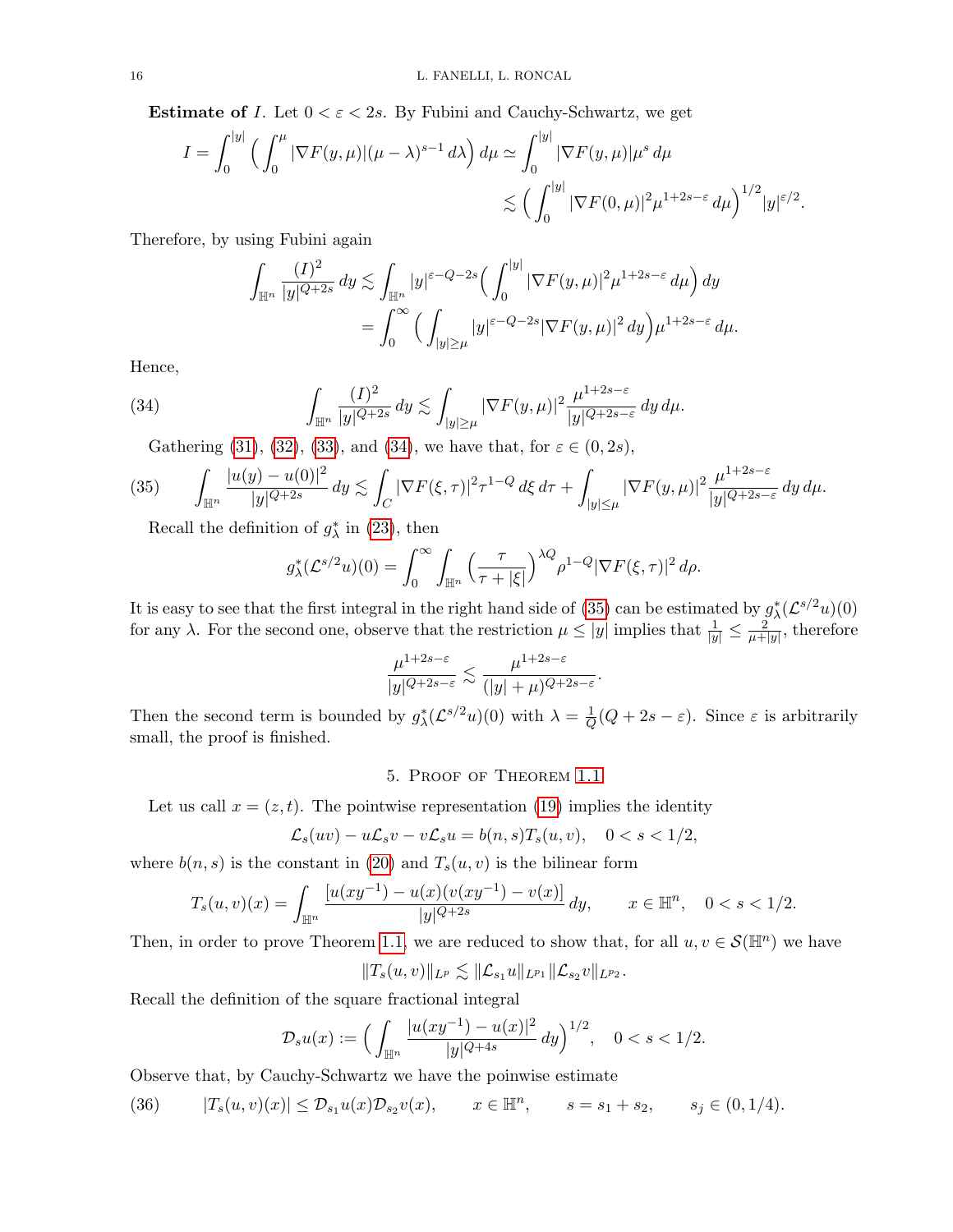In view of [\(36\)](#page-15-3), Hölder's inequality and Theorem [1.3](#page-2-0) yield

$$
||T_s(u,v)||_{L^p} \lesssim ||D_{s_1}u||_{L^{p_1}} ||D_{s_2}u||_{L^{p_2}} \leq \Lambda(n,s_1)\Lambda(n,s_2)||g^*_{\lambda_1}(\mathcal{L}^{s_1}u)||_{L^{p_1}} ||g^*_{\lambda_2}(\mathcal{L}^{s_2}u)||_{L^{p_2}},
$$

for any  $p, p_1, p_2 \in (0, \infty]$  with  $\frac{1}{p} = \frac{1}{p_1}$  $\frac{1}{p_1} + \frac{1}{p_2}$  $\frac{1}{p_2}$ , any  $s_j \in (0, 1/4)$  and any  $\lambda_j < 1 + \frac{2s_j}{Q}$ . By Theorem [3.3](#page-9-1) and [\(15\)](#page-6-2) we conclude [\(4\)](#page-1-4), namely

$$
||T_s(u,v)||_{L^p} \lesssim ||\mathcal{D}_{s_1}u||_{L^{p_1}} ||\mathcal{D}_{s_2}u||_{L^{p_2}} \lesssim \Lambda(n,s_1)\Lambda(n,s_2)||\mathcal{L}_{s_1}u||_{L^{p_1}} ||\mathcal{L}_{s_2}u||_{L^{p_2}}
$$

provided  $\lambda_j$  is such that max  $\left\{1, \frac{2}{n}\right\}$  $\frac{2}{p_j}$   $\big\} < \lambda_j < 1 + \frac{2s_j}{Q}$ . The estimate [\(5\)](#page-1-5) follows from [\(4\)](#page-1-4) and [\(15\)](#page-6-2).

The weighted estimate [\(6\)](#page-2-1) is proved similarly, using Theorem [3.4,](#page-11-3) which imposes the conditions  $w_j \in A_{q_j}$ , for  $1 < q_j < \min\left\{p_j, p_j\left(\frac{1}{2} + \frac{s_j}{Q}\right)\right\}$  $\binom{s_j}{Q}$ . Nevertheless, the self-improving property of Muckenhoupt weights allows to relax the condition into  $w_j \in A_{q_j}$ , for  $1 < q_j = \min\left\{p_j, p_j\left(\frac{1}{2} + \frac{s_j}{Q}\right)\right\}$  $\{\frac{s_j}{Q}\}\}\.$  Since we always have  $s_j/Q < 1/2$ , we obtain that  $w_j \in A_{q_j}$ , for  $1 < q_j = p_j(\frac{1}{2} + \frac{s_j}{Q})$  $\left(\frac{s_j}{Q}\right)$ , as desired. Finally, the estimate [\(7\)](#page-2-2) follows from [\(15\)](#page-6-2).

## **REFERENCES**

- <span id="page-16-16"></span>[1] H. Aimar and R. A. Macías, Weighted norm inequalities for the Hardy-Littlewood maximal operator on spaces of homogeneous type, Proc. Amer. Math. Soc. 91 (1984), 213–216.
- <span id="page-16-12"></span>[2] J.–P. Anker, E. Damek, and C. Yacoub, Spherical analysis on harmonic AN groups, Ann. Scuola Norm. Sup. *Pisa Cl. Sci.* (4) **23** (1996), 643–679.
- <span id="page-16-6"></span>[3] W. Beckner, Sharp Sobolev inequalities on the sphere and the Moser–Trudinger inequality, Ann. of Math. (2) 138 (1993), 213–242.
- <span id="page-16-20"></span>[4] A. Bonfiglioli and E. Lanconelli, Liouville-type theorems for real sub-Laplacians, Manuscripta Math., 105 (2001), 111–124.
- <span id="page-16-18"></span>[5] A. Bonfiglioli and E. Lanconelli, Subharmonic functions on Carnot groups, Math. Ann., 325 (2003), 97–122.
- <span id="page-16-21"></span>[6] A. Bonfiglioli, E. Lanconelli, and F. Uguzzoni, Stratified Lie groups and potential theory for their sub-Laplacians, Springer Monographs in Mathematics. Springer, Berlin, 2007.
- <span id="page-16-7"></span>[7] T. P. Branson, L. Fontana, and C. Morpurgo, Moser–Trudinger and Beckner–Onofri's inequalities on the CR sphere, Ann. Math.  $(2)$ , 177  $(2013)$ , 1–52.
- <span id="page-16-2"></span>[8] L. A. Caffarelli and L. Silvestre, An extension problem related to the fractional Laplacian, Comm. Partial Differential Equations 32 (2007), 1245–1260.
- <span id="page-16-3"></span>[9] S-Y. A. Chang and M.d.M. González, Fractional Laplacian in conformal geometry, Adv. Math. 226 (2011), no. 2, 1410–1432.
- <span id="page-16-13"></span>[10] O. Ciaurri and L. Roncal, Littlewood-Paley-Stein  $q_k$ -functions for Fourier-Bessel expansions, J. Funct. Anal. 258 (2010), 2173–2204.
- <span id="page-16-19"></span>[11] G. Citti, N. Garofalo, and E. Lanconelli, Harnack's inequality for sums of squares of vector fields plus a potential, Amer. J. Math. **115** (1993), no. 3, 699-734.
- <span id="page-16-15"></span>[12] R. Coifman and G. Weiss, Analyse harmonique non-commutative sur certains espaces homogènes, Lecture Notes in Math. 242. Springer-Verlag, Berlin-New York, 1971.
- <span id="page-16-11"></span>[13] M. Cowling and U. Haagerup, Completely bounded multipliers of the Fourier algebra of a simple Lie group of real rank one, Invent. Math. 96 (1989), 507–549.
- <span id="page-16-0"></span>[14] P. D'Ancona, A short proof of commutator estimates, J. Fourier Anal. Appl. 25 (2019), no.3, 1134–1146.
- <span id="page-16-8"></span>[15] R. L. Frank and E. H. Lieb, Sharp constants in several inequalities on the Heisenberg group, Ann. Math. (2) 176 (2012), 349–381.
- <span id="page-16-10"></span>[16] G. B. Folland, A fundamental solution for a subelliptic operator, Bull. Amer. Math. Soc. 79 (1973), 373–376.
- <span id="page-16-17"></span>[17] G. B. Folland, Subelliptic estimates and function spaces on nilpotent Lie groups Ark. Mat. 13 (1975), 161–207.
- <span id="page-16-9"></span>[18] G. B. Folland, *Harmonic Analysis in Phase Space*, Ann. Math. Stud. 122. Princeton University Press, Princeton, N.J., 1989.
- <span id="page-16-5"></span>[19] R. L. Frank, M.d.M. González, D. D. Monticelli and J. Tan, An extension problem for the CR fractional Laplacian, Adv. Math. 270 (2015), 97–137.
- <span id="page-16-23"></span>[20] N. Garofalo and G. Tralli, Feeling the heat in a group of Heisenberg type, Adv. Math. **381** (2021), 107635, 42pp.
- <span id="page-16-14"></span>[21] L. Grafakos, L. Liu, and D. Yang, Vector–valued singular integrals and maximal functions on spaces of homogeneous type *Math. Scand.* **104** (2009), 296-310.
- <span id="page-16-4"></span>[22] C. R. Graham and M. Zworski, Scattering matrix in conformal geometry, Invent. Math. 152 (2003), 89–118.
- <span id="page-16-22"></span>[23] L. Hörmander, Hypoelliptic second order differential equations, Acta Math. 119 (1967), 147–171.
- <span id="page-16-1"></span>[24] A. Huber, On the uniqueness of generalized axially symmetric potentials, Ann. of Math. (2) 60 (1954), 351–358.